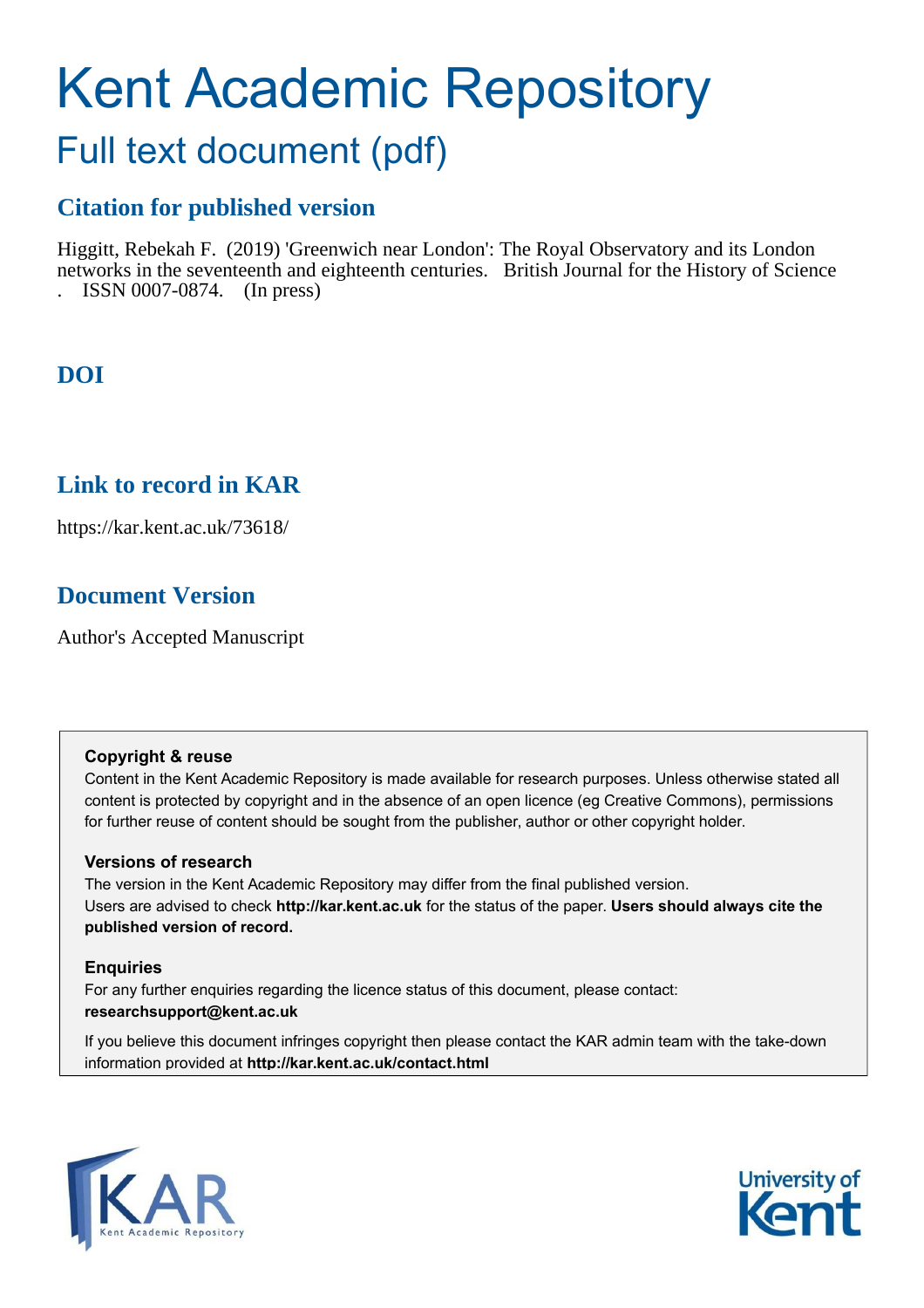## **'Greenwich near London': The Royal Observatory and its London networks in the seventeenth and eighteenth centuries**

#### Rebekah Higgitt

**Abstract:** Built in Greenwich in 1675-6, the Royal Observatory was situated outside the capital but was deeply enmeshed within its knowledge networks and communities of practice. Scholars have tended to focus on the links cultivated by the Astronomers Royal within scholarly communities in England and Europe but the Observatory was also deeply reliant on and engaged with London's institutions and practical mathematical community. It was a royal foundation, situated within one government board, taking a leading role on another, and overseen by Visitors selected by the Royal Society of London. These links helped develop institutional continuity, while instrument makers, assistants and other collaborators, who were often active in the city as mathematical authors and teachers, formed an extended community with interest in the Observatory's continued existence. After outlining the often highly contingent institutional and personal connections that shaped and supported the Observatory, this article considers the role of two early assistants, James Hodgson and Thomas Weston. By championing John Flamsteed's legacy and sharing Observatory knowledge and practice beyond its walls, they ensured awareness of and potential users for its outputs. They and their successors helped to develop a particular, and ultimately influential, approach to astronomical and mathematical practice and teaching.

#### **Introduction**

Founded in 1675, the Royal Observatory at Greenwich is often said to have been Britain's first government-funded scientific institution. But to what extent could it, in even its first century, be considered an institution? It was, after all, little more than the Astronomer Royal, provided with a salary, a place to live and work, instruments and a servant. It was not until a series of expansions in the nineteenth century that the Observatory's funded establishment was more than two people.<sup>1</sup> The building was designed 'for the Observator's habitation and a little for Pompe' – that is, for John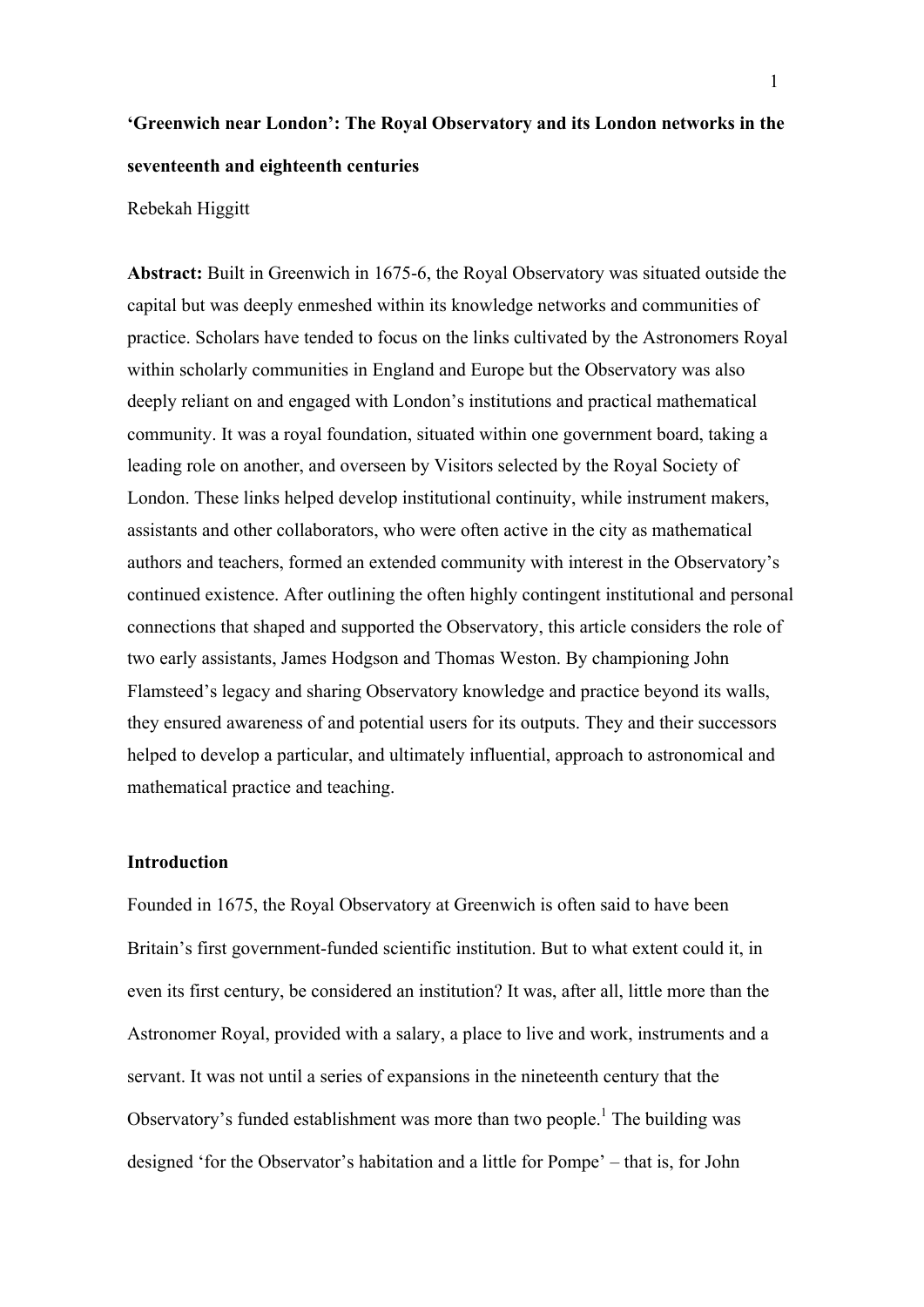Flamsteed's use and to flatter King Charles – and it took time for the Observatory to be understood as a lasting establishment. <sup>2</sup> Despite this, historians have often assumed institutional continuity, while tending to treat each Astronomer Royal's tenure as distinct (in our period: Flamsteed, 1675-1719; Edmond Halley, 1720-42; James Bradley, 1742- 62; Nathaniel Bliss, 1762-64 and Nevil Maskelyne, 1765-1811). This article therefore firstly surveys the formal ways in which the observatory obtained a lasting and established role over its first century, showing that these relied on its links to London institutions. It will then consider the more extended networks surrounding it, which generated other connections to the capital. Particularly key were the knowledge- and skill-sharing practices of instrument making and use, and mathematical training and teaching. We might helpfully consider a broader group engaged in these practices as part of an extended institutional presence and influence. While scholarly correspondence networks were enormously significant, this article will focus instead on the more practical state, maritime, commercial and mercantile contexts of London.

When the Observatory was founded, and for long after, Greenwich was not London. As suggested by the title, taken from the manner in which Flamsteed's friend and former assistant Abraham Sharp directed his letters, it was proximate but separate. The Observatory was built on the site of a fortified tower within a royal park neighbouring Greenwich Palace. The park was pictured as a pastoral retreat, and it became a fashionable neighbourhood and place to walk. The view from Greenwich Hill (later often known as Flamsteed Hill), towards the city, was frequently portrayed, the river winding picturesquely between the two (Figure 1). Before the Observatory was built, Samuel Pepys bought a painting of this view by Hendrick Danckerts, showing the partially rebuilt palace below and the fire-damaged old St Paul's in the distance. He visited the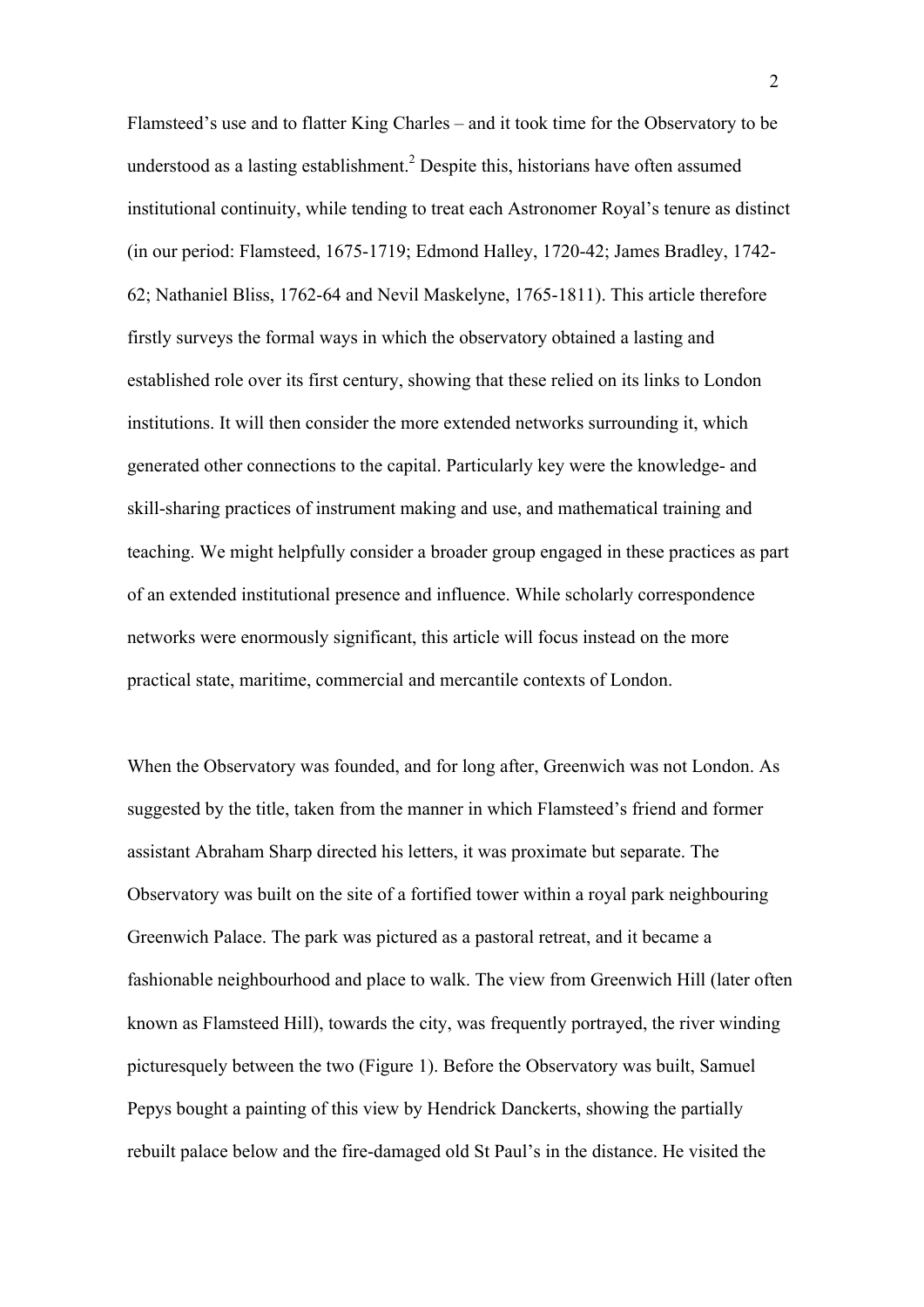spot on 20 March 1669 'to see the prospect of the hill, to judge of Dancre's picture' and declared 'it is a very pretty place'.<sup>3</sup> Pepys's diaries reveal Greenwich as a pleasurable place to visit, reached with relative ease by river from London. He might take in Woolwich and Deptford on the same day, however, and the diaries are also testament to the proximity of riverside sites of professional interest to this clerk of the acts to the Navy Board.

[Figure 1: 'A View of the Observatory' and 'A View of Greenwich, Deptford and London', from the print series *British Views*, published by John Bowles in London, 1723-4. Wellcome Collection V13355, CC BY.]

While Greenwich had long been a place in which shipping, down river from the Port of London, was very visible, the naval and military links of Greenwich were to develop considerably after the Observatory's foundation. In Deptford were the Royal Dockyard and also Trinity House, a maritime guild responsible for the improvement of navigation and through which boys were apprenticed to ships' masters. In Woolwich, the Royal Arsenal, a site of manufacture, experiment and training of the Ordnance's artillery and engineers (from 1741 the Royal Military Academy), was a significant neighbour. The Office of Ordnance, based upriver at the Tower, was in easy reach. From the 1690s, Greenwich Palace was transformed into the Royal Hospital for Seamen and, increasingly, the village became a location associated with retired officers and mariners and the education of future seamen. The work of the Royal Observatory was on its foundation linked to a maritime context – the improvement of astronomy for the purposes of navigation – but might have evolved differently had it not been for, on the one hand, the immediacy of maritime and naval Greenwich and, on the other, the interested London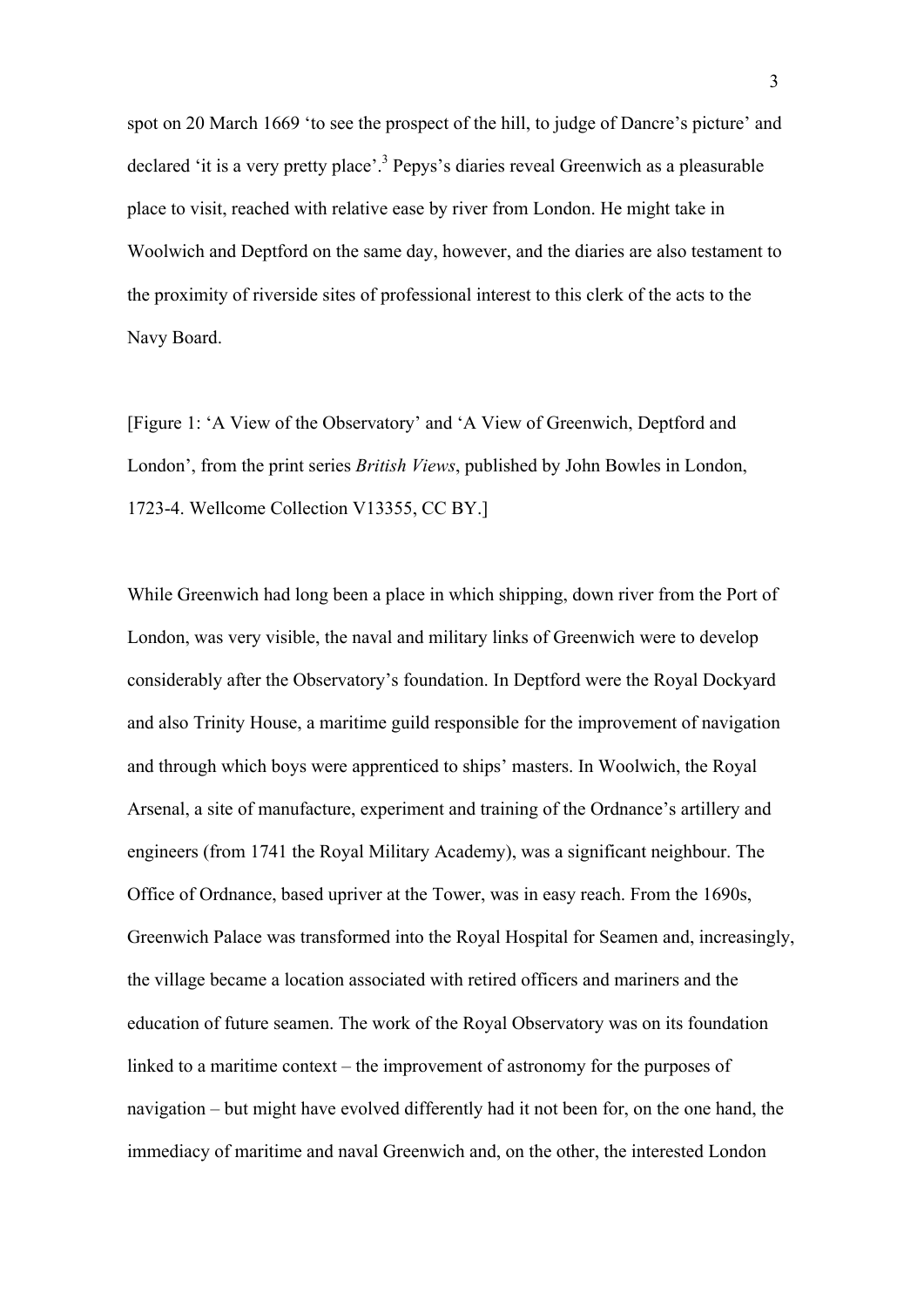contexts of practical mathematics, instrument making and naval and mathematical training.

Despite the navigational task defined in the warrant ordering his salary, Flamsteed's project was no less than to reform the basis of positional astronomy, which he placed above calls to meet more practical needs.<sup>4</sup> He would, he said, have preferred that the Observatory had been located in Chelsea because it was closer to the court.<sup>5</sup> This raises the spectre of a counterfactual history, with Flamsteed more subject to the court's demands and whims than those of his patron (Jonas Moore, the surveyor-general of the Ordnance), Royal Society fellows, government or city interests. In this scenario it is possible that the position of Astronomer Royal might not have been continued: as an institutional base, the Board of Ordnance had more continuity than an individual monarch or dynasty. It was, ultimately, Flamsteed's assistants, pupils, successors and others with an interest in the Observatory's work that ensured it was visible and linked to the interests of various London communities.

### **Observator's habitation to Royal Observatory: the evolution of an institution**

Unlike many of the institutions considered in this special issue, the Observatory's founding warrants made no claim to creating something that would exist in perpetuity. One, dated 22 June 1675, ordered the building of 'a small observatory ... with lodging rooms'. The other, from 4 March 1674/5, noted the appointment of Flamsteed as 'our astronomical observator' and ordered the Board of Ordnance to pay him £100 per annum.<sup>6</sup> The supply and payment of assistants, and provision and maintenance of instruments and any additional buildings, were only addressed subsequently and, in some cases, not for many years. New warrants were required for succeeding Astronomers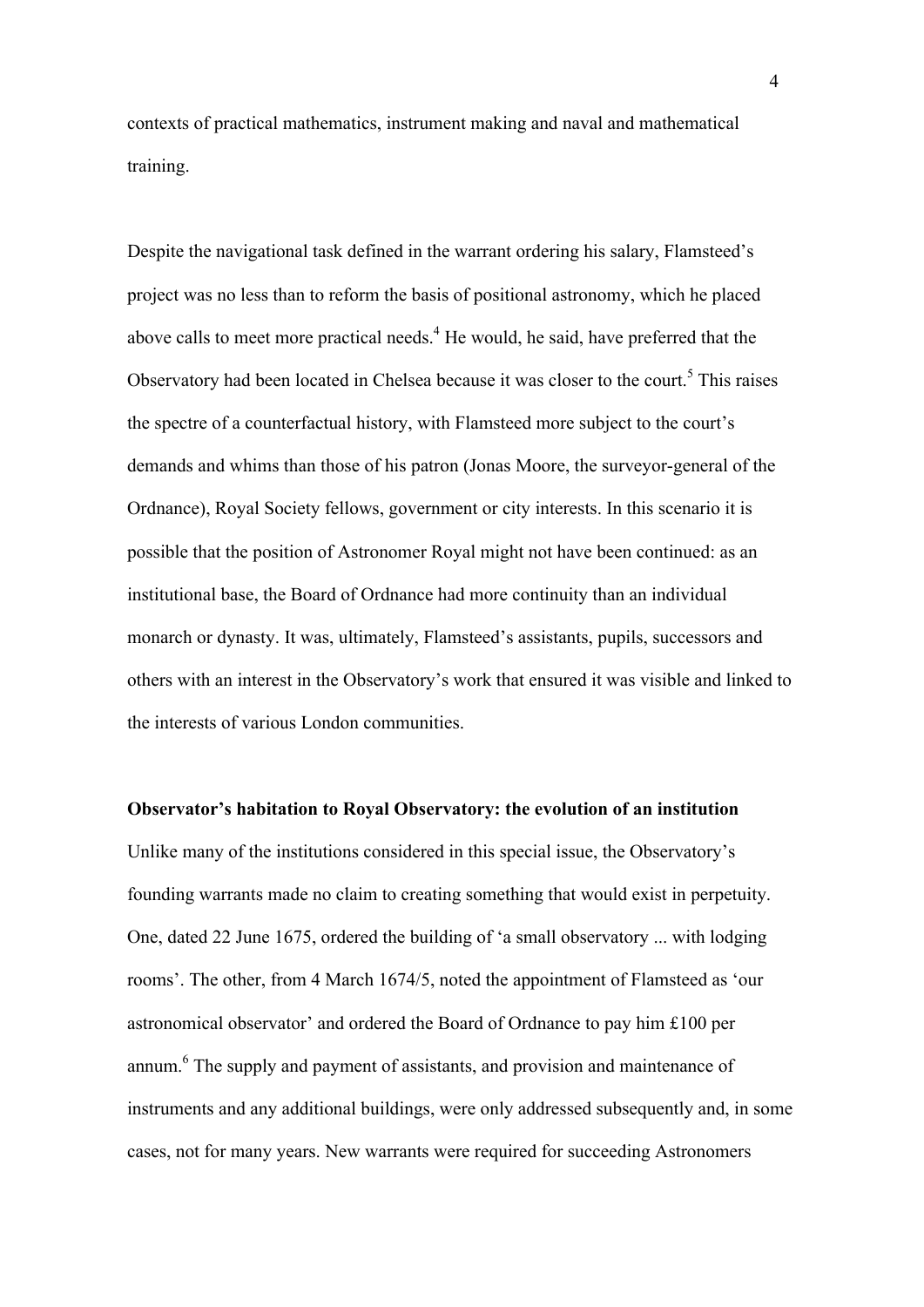Royal and even, potentially, to reconfirm an appointment when the monarch changed.<sup>7</sup> Succession was by no means guaranteed. $8$  The post and the Observatory gained longevity by their connection and significance to a range of institutions and groups. The most central were a very metropolitan grouping consisting of a government department (the Board of Ordnance based at the Tower of London), the Royal Society of London and a parliamentary commission, later known as the Board of Longitude, institutionalised within the Board of Admiralty.

Over its first 100 years, the Observatory developed from being a building provided for an individual's use into an institution that could last over three centuries. Plans for its location and design were made by the King's surveyor general, Christopher Wren, and delegated to his assistant, Robert Hooke. Money and materials were to be supplied by the Ordnance, an arrangement due to the fact that the Observatory had been lobbied for by Jonas Moore. It was thus linked to a department that was at this period a centre of practical mathematics, where 'officers had the opportunity to occupy an important, perhaps uniquely influential' role in its patronage.<sup>9</sup> While several fellows of the Royal Society had hoped to establish an observatory, and advised the king about its potential role in providing a means of finding longitude at sea, it was Moore who made the essential connections, found support at the Ordnance, and was credited as the observatory's founder.<sup>10</sup> As Hooke noted, Moore had 'procured a patent for Flamsteed of £100 per annum and an observatory in Greenwich Park'.<sup>11</sup> He had made opportunities for many practical mathematicians within London and Flamsteed was one more example.<sup>12</sup>

This combination of royal foundation, state funding and private patronage led, as is well known, to conflicting views regarding the status of the Observatory and what might be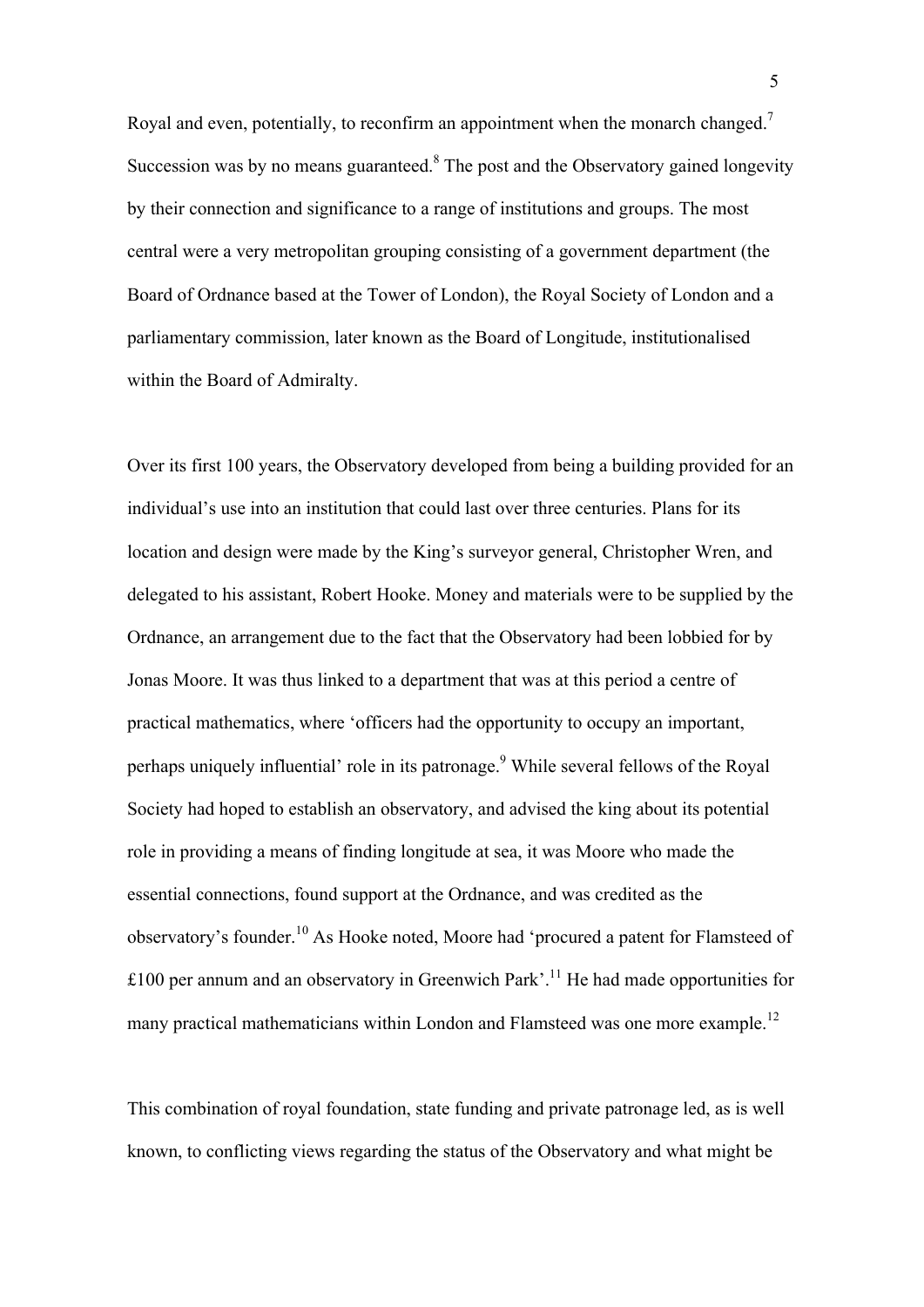expected from its observer.<sup>13</sup> In particular, Moore had personally supplied the observatory's equipment, with subsequent additions paid for by Flamsteed, for whom private teaching, a church living and an inheritance were together more a significant source of income and capital than his salary.<sup>14</sup> Thus Flamsteed felt as much indebted to his patron and his own resources as he did to the monarch or state, which influenced his choices about the work he undertook and how or whether he shared the results. This led to the famous clashes over calls for his observations to be published, for the use of astronomers and the public good, and to his widow, Margaret, treating the instruments as her inheritance, removing them from the Observatory and disposing of them as she wished.

Such crises were to prompt actions that helped develop the institutional nature of the Observatory and formalised previously informal practices. The first and most dramatic shift resulted from the dispute between Flamsteed and the Royal Society group which, having obtained support in 1704 from Prince George of Denmark (Queen Anne's consort and First Lord of the Admiralty), was to oversee the publication of his catalogue of stars.<sup>15</sup> After George's death in 1708, Flamsteed stopped co-operating but found his freedom limited by the Queen's appointment, on 12 December 1710, of the President and Council members of the Royal Society as 'constant Visitors of our Royal Observatory at Greenwich'.<sup>16</sup> They were given the right to demand that the astronomer hand over his observations every six months and to direct his observing programme. They also had the responsibility of inspecting the instruments and directing the Officers of the Ordnance to exchange or repair any that were found faulty. In fact, once Halley had published his version of the catalogue in 1712, there were few demands of Flamsteed, who ultimately

6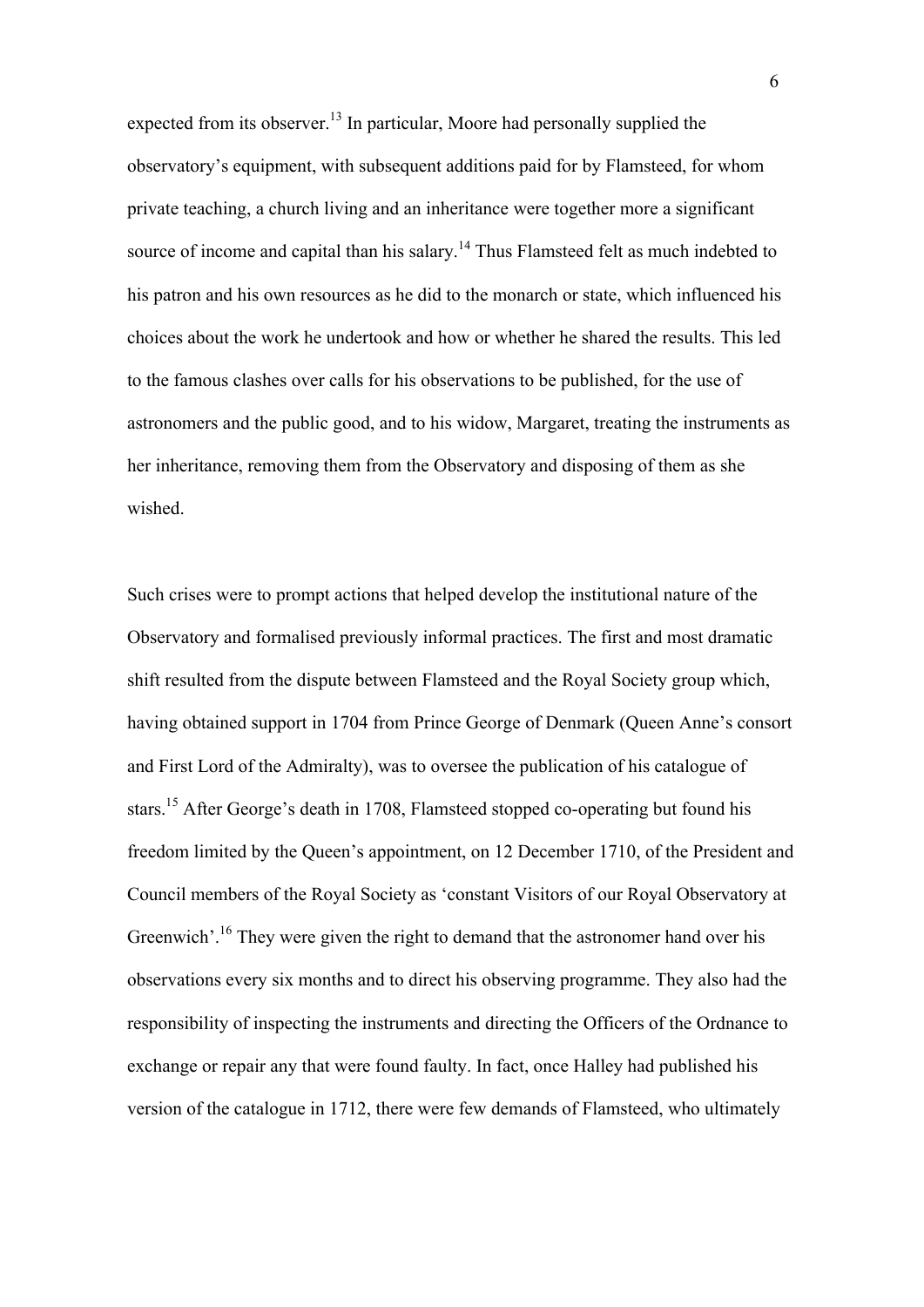had more friends than enemies among the Visitors. Equally, the Board of Ordnance largely ignored requests for repairs to the instruments.<sup>17</sup>

The Visitors do not appear to have played a significant role in the transition from Flamsteed to Halley as Astronomer Royal, although they supported future requests to government for the funding of instruments and extensions to the buildings, and occasionally reminded the astronomer that they had the power to demand his observations. The new warrant required for Halley's appointment was, however, an opportunity to confirm the early verbal command to the Ordnance that they supply a labourer to assist the Astronomer Royal.<sup>18</sup> This individual had initially been placed on secondment from the Ordnance but from 1694 Flamsteed was allowed to name the individual and received an additional sum to cover pay, from which time he had his own, often indentured, servant supported by the state.<sup>19</sup> The appointments of subsequent Astronomers Royal throughout the eighteenth century set this on proper footing: the Ordnance was told that the appointees were 'allowed and paid, in the same manner, the yearly salary of twenty six pounds for such Servant of Labourer, whom you shall make use of for that Purpose, in like manner as was allowed & paid to, or for, the Servant of the said John Flamsteed'.<sup>20</sup>

Astronomers Royal were, by virtue of personal expertise and their official positions (each also held other appointments, whether in church, university or both), advisors to a number of bodies. These included local charities and London institutions, including the Royal Mathematical School (RMS) at Christ's Hospital and Trinity House. They were, typically, on the Council of the Royal Society, although fallings out with presidents (as happened both to Flamsteed and, at the other end of the eighteenth century, Maskelyne)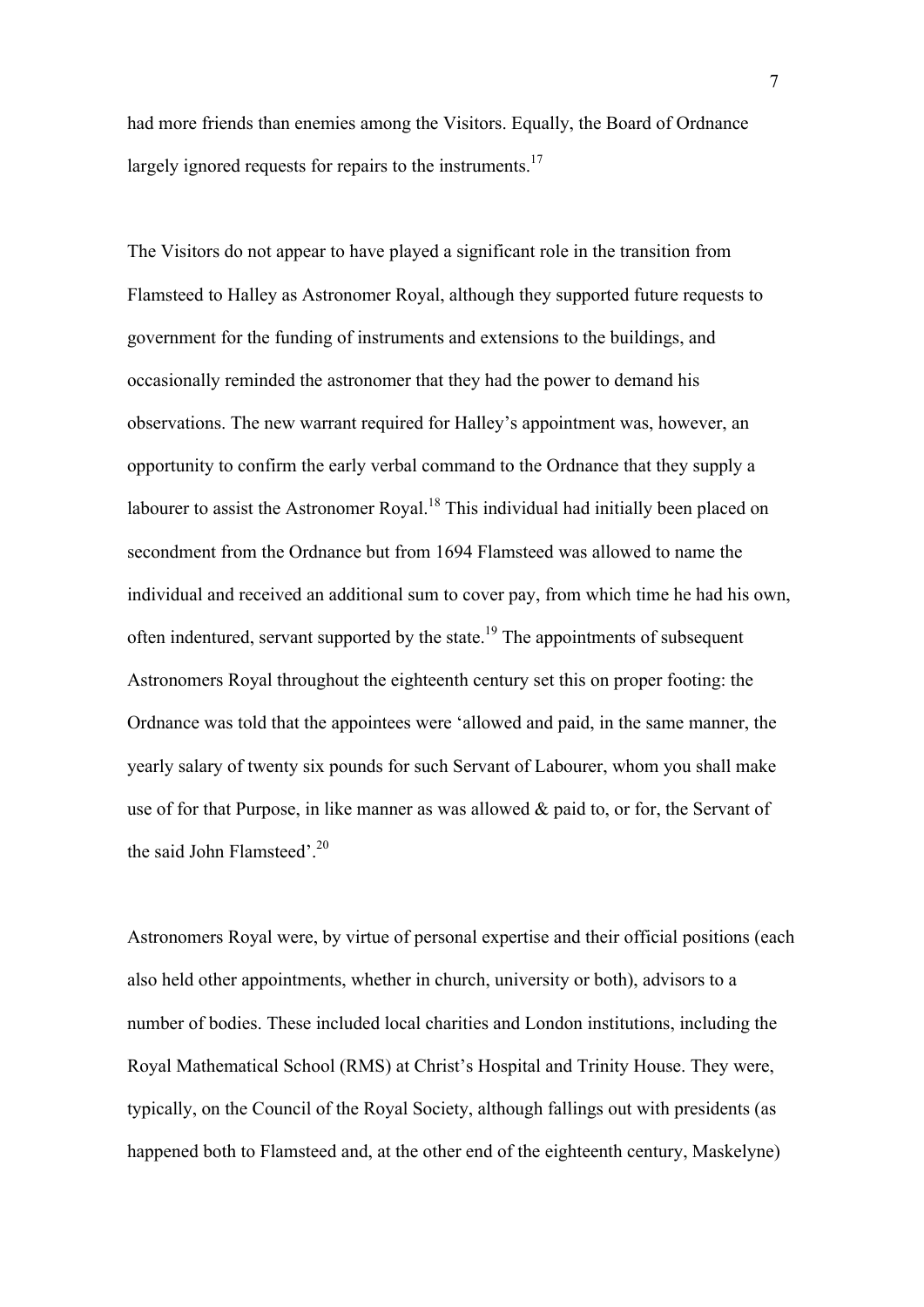could see them excluded. One such role was, however, made *ex officio*, signalling an expectation that the position of Astronomer Royal would exist as long as required. This was in the Longitude Act of 1714, which appointed a number of Commissioners to adjudicate potential methods of finding longitude at sea. The 'Royal Astronomer of Greenwich', like the president of the Royal Society, the university professors of mathematics and of astronomy and a number of political and maritime offices, was alluded to by position rather than by name. It was to be the successive holders of these positions that were to be the most active Commissioners of Longitude, particularly Bradley and Maskelyne.<sup>21</sup>

Under Halley, Bradley and Bliss, little changed in terms of the official presence of the Observatory, although they did succeed in augmenting their salaries. Queen Caroline awarded Halley a captain's half-pay for his former service as captain of the *Paramour*, a cost placed on the Naval Estimates. Both Halley and Bradley retained their Oxford Savilian professorships, though the latter gave up his church living. In recompense he received a pension of £250 on the Civil List, which was also paid to Bliss and Maskelyne.<sup>22</sup> Despite the financial continuity, it was only on Maskelyne's appointment that the role of Astronomer Royal became more formalised: shortly after he was installed at the Observatory, the 'Regulations for the Astronomical Observator at Greenwich' were signed by George III. These were based Maskelyne's own earlier suggestions to the Royal Society, after he had failed to gain access to Bradley's observations. They emphasised constant superintendence of the observatory and instruments, good bookkeeping and submitting fair copies of observations to the Royal Society annually.<sup>23</sup> It re-emphasised the authority of the Visitors over the astronomer but also ensured an

8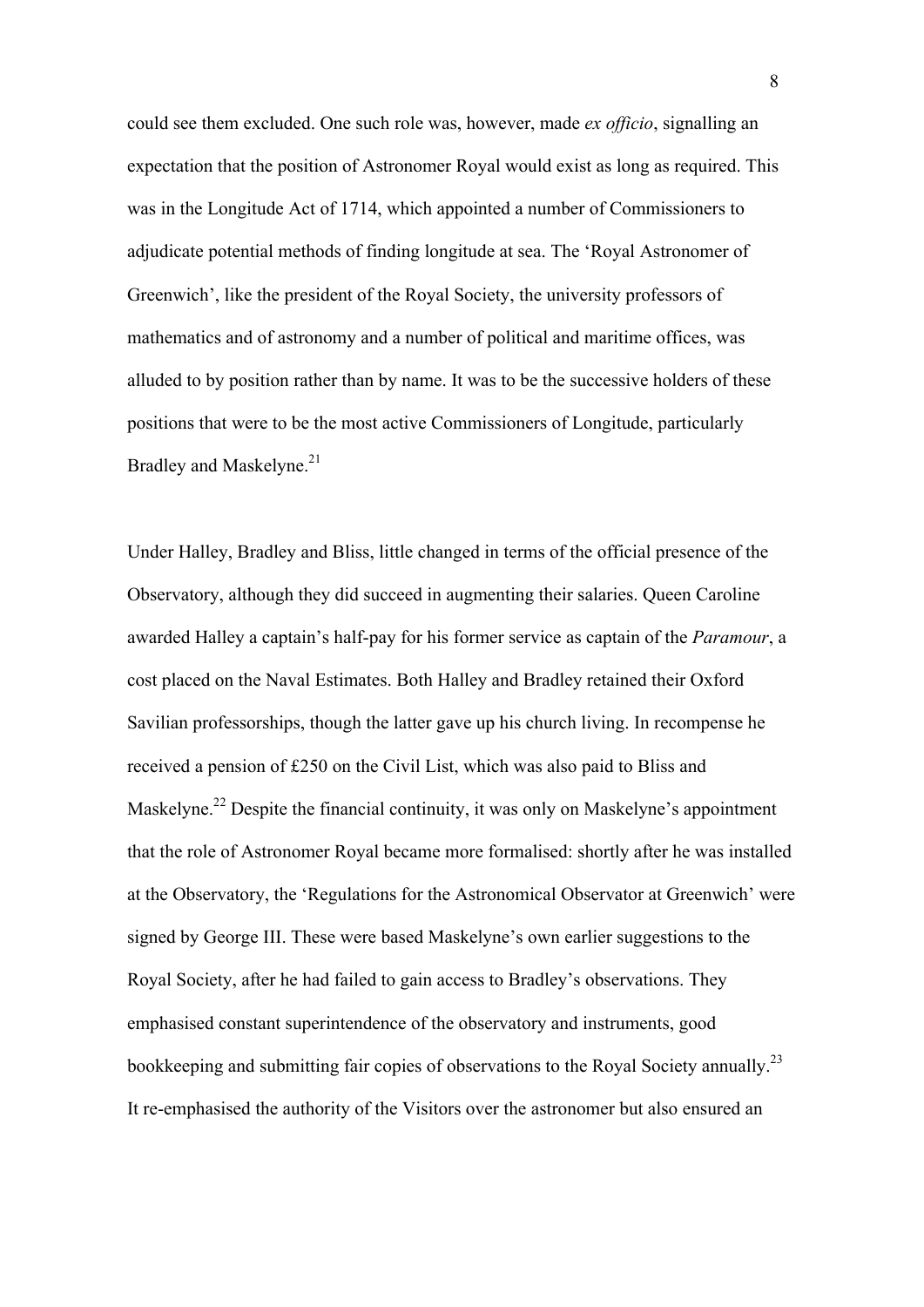institutional legacy and output, now increasingly required by Royal Society- and statefunded endeavours and expeditions.

For the first time, under Maskelyne, the Astronomer Royal's main series of observations was published while he was still in office. The first volume of *Greenwich Observations* appeared in 1774, almost exactly 100 years after Flamsteed's appointment. From 1769 Maskelyne also fulfilled the original aim of the observator's appointment by making available the means of finding longitude by astronomical observation, via the *Nautical Almanac*. Previously, observations had been treated as personal property. Maskelyne ensured public ownership of his own work and chased up that of his predecessors: he secured Flamsteed's and Halley's papers, purchased by the Board of Longitude in 1771 and 1765 respectively, and spent many years trying to expedite the printing of Bradley's observations.<sup>24</sup> Under Maskelyne, in a period of greater governmental bureaucracy, both the Royal Observatory and Board of Longitude had their business regularised.<sup>25</sup> This was underscored by a knowledge of their institutional history, which Maskelyne invested in by drawing together, as far as possible, a complete series of observations, and by collecting memorials, instructions, warrants and information on previous funding and management.<sup>26</sup>

Thus, although prints and periodicals long continued to refer to the Observatory as Flamsteed's, it slowly gained an institutional and enduring existence. This relied on its embedding within two government departments, the Board of Ordnance and, via the Board of Longitude, the Admiralty. In 1818 it was transferred to the latter as its role in supporting navigation, via the production of the *Nautical Almanac*, the rating of chronometers and links to naval exploration and surveying, clearly supplanted the long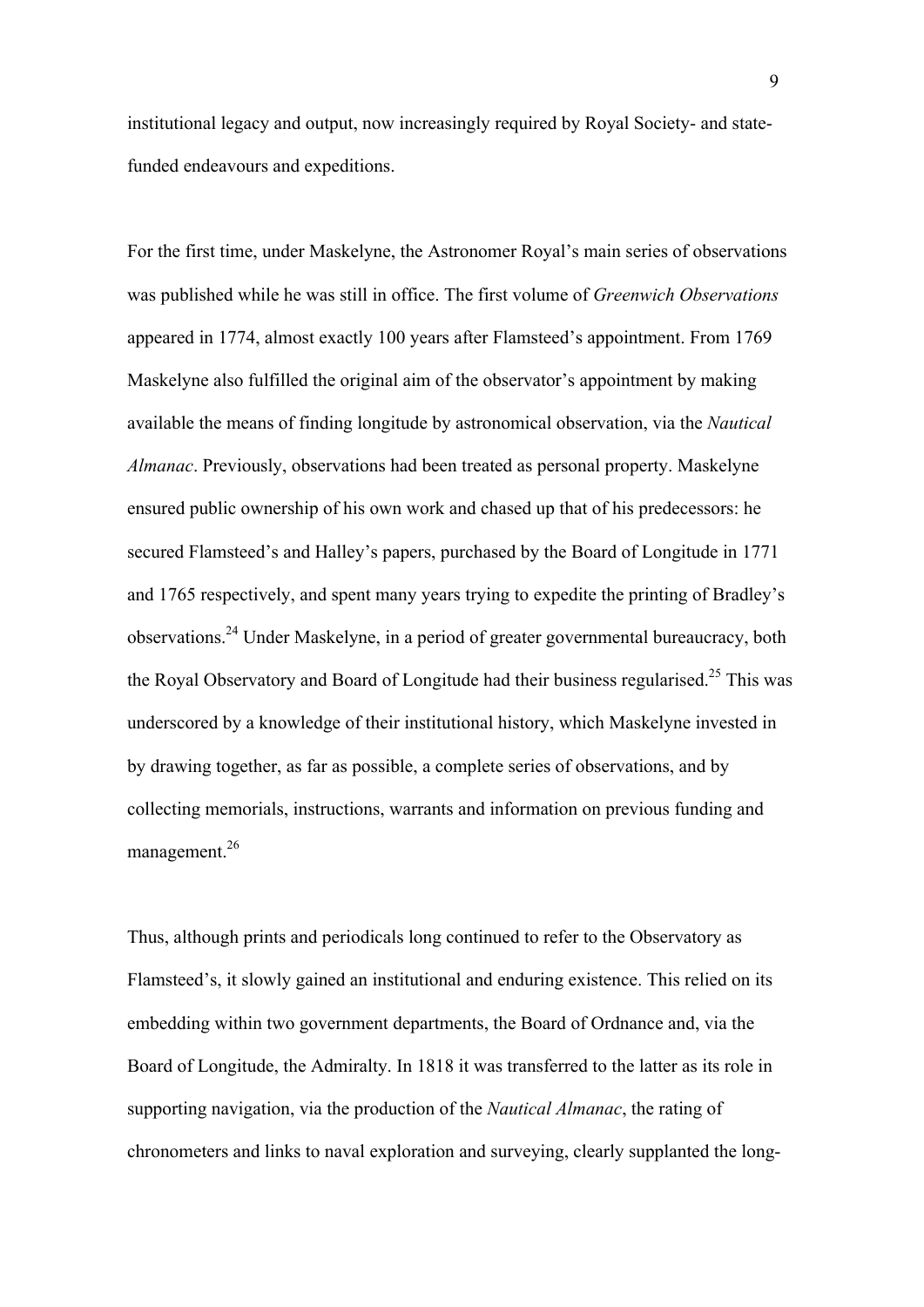gone personal link to the Ordnance. Over the previous century, problems had led to the clarification of roles and responsibilities, including the Royal Society's more or less formal oversight of the Astronomer Royal's work and equipment. As the Society later became more involved in advising government, the Astronomer Royal might also play an important role in ensuring they could offer crucial expertise.<sup>27</sup> He and his establishment had become an almost indispensable resource for city and nation.

#### **The extended institution: instrument makers, assistants and pupils**

Focusing on this officially documented story shows the embedding of the Observatory within the Ordnance, Royal Society and Board of Longitude, but tells us only part of the story. The Observatory also fed into these and other communities in more informal ways that underscored its role as a metropolitan institution and show the links between city and environs. These helped to create and serve a need for knowledge sharing and teaching in which the Observatory's approach to practical astronomy and mathematics played a crucial role. In addition, when we consider the broader range of people involved in these contexts, the disjuncture between each Astronomer Royal's tenure is lessened. The Observatory's establishment, while small, was always more than one person. There were assistants, computers, family members, pupils, instrument makers and other visitors. Each of these were involved in the Observatory's astronomical business, some only briefly others for most of a lifetime. Several also played a role in championing the Observatory after leaving Greenwich or, at least, took the practices, experience and knowledge gained there with them.

Because of the dispute and bad feeling between Flamsteed and Halley, and because of their differing programmes at Greenwich (focused on a star catalogue and a complete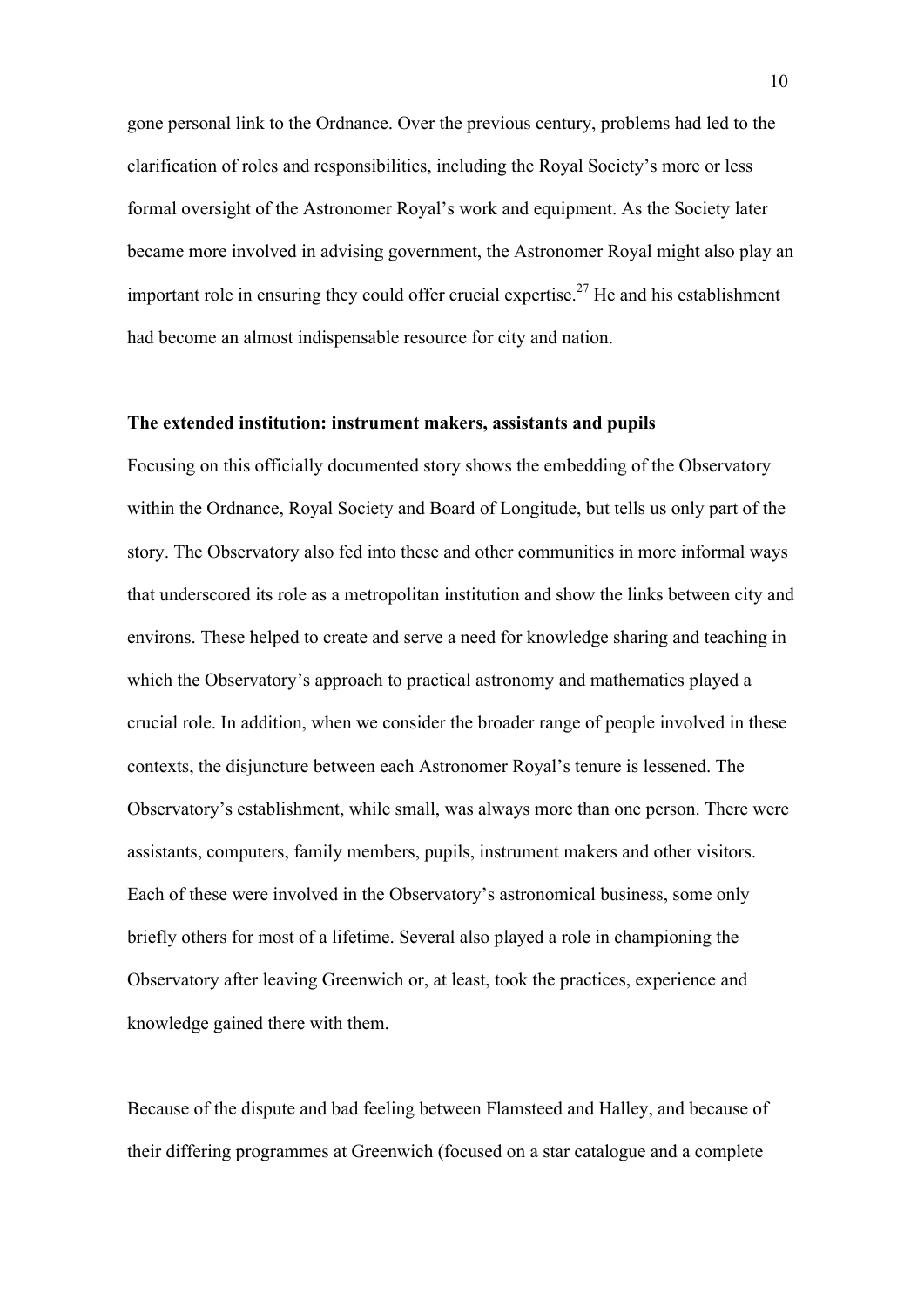lunar cycle respectively), the sense of hiatus between tenures has seemed particularly clear. In addition, Halley, uniquely, appears to have had no assistants. While his warrant of appointment confirmed payment of one, there are no recorded assistants and Joseph Crosthwait, who had worked for Flamsteed and seems to have kept a close if unfriendly eye on Halley, reported in 1721 and 1728 that he had no assistant. On the first of these occasions he noted that Halley had 'lately made me an offer', which he rejected, though whether this was for him to stay on as assistant or to provide information is not clear – Crosthwait feared that whatever it was might be 'prejudicial' to Flamsteed's legacy.<sup>28</sup> Lacking an Ordnance-paid assistant, it seems likely that Halley was helped by family members. However, despite the suspicion toward Halley from Flamsteed's former assistants, we can also find evidence of continuity, not least because Flamsteed and Halley had been close before their falling out. Indeed, 'Halley was involved with the Observatory from its beginning' and, as master and protégé, the two collaborated and observed together.<sup>29</sup> The more extended Observatory network could also bridge changes of regime. Informal institutional links, such as to the RMS and Trinity House, were retained and, as we shall see in the following sections, Flamsteed's former assistants James Hodgson and Thomas Weston remained interested in Observatory matters.

Halley had occasional assistants for particular tasks that reveal connections to his successors. George Graham, who made the new Observatory instruments, and in 1726 became a Visitor, went to Greenwich to help adjust the transit instrument on at least two and probably other occasions. The astronomer John Bevis, who later worked with Bradley and Maskelyne on matters such as the transits of Venus, was recorded as having made an observation with Halley in  $1737<sup>30</sup>$  James Pound formed an important link between Flamsteed, Halley and Bradley. He observed and collaborated with Flamsteed,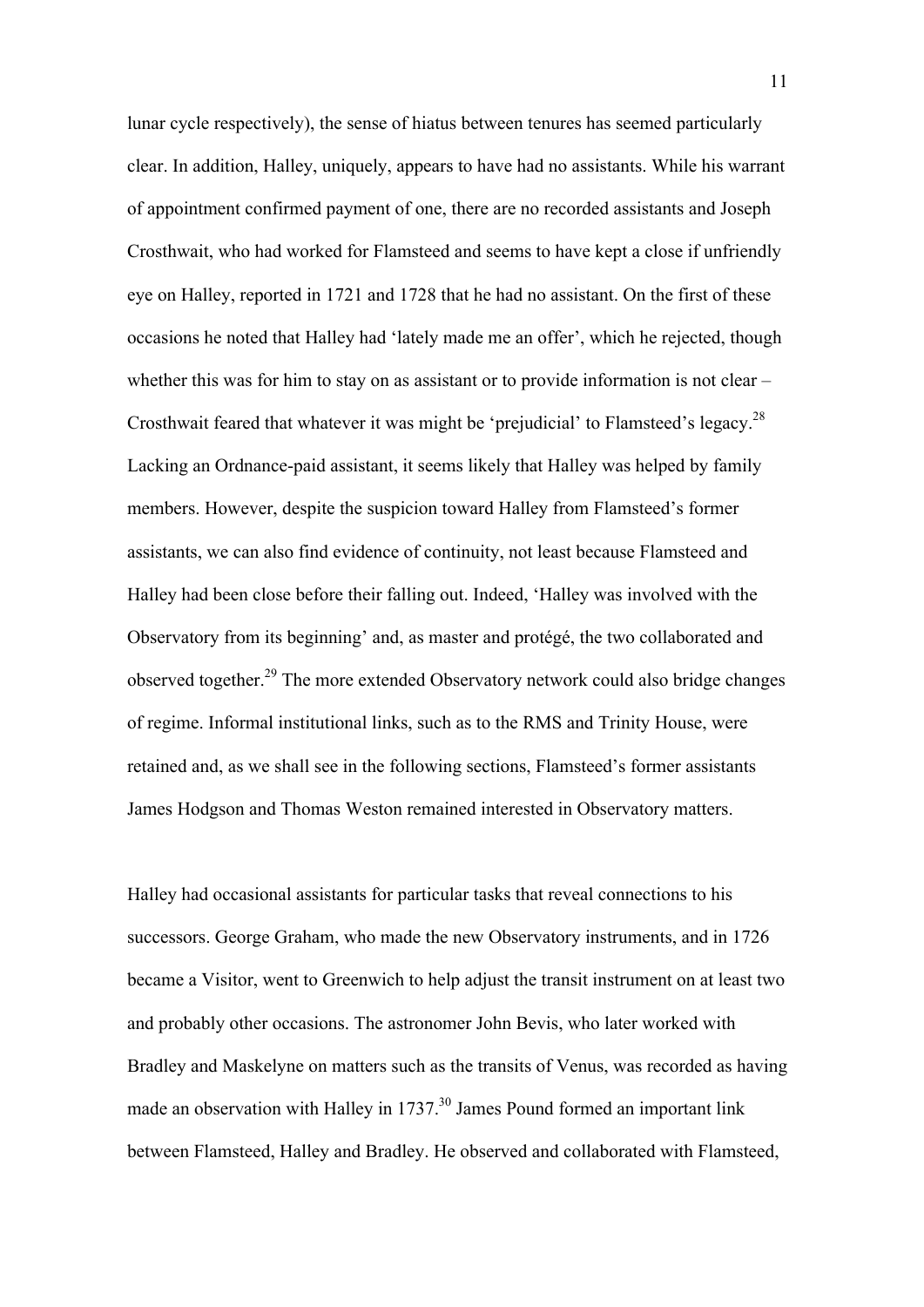became a Visitor in 1714, and assisted with the publication of his catalogue of stars. He succeeded to Flamsteed's living at Burstow, observed a comet with Halley in 1723/4 and perhaps at other times, while Bradley was his nephew, pupil and collaborator.<sup>31</sup> Just as Halley had often visited the Observatory as a young man, Bradley was present on a number of occasions under Halley. For example, he joined Graham on the visits noted above and recorded that he had adjusted the transit telescope, tried its accuracy and 'likewise set the mural instrument'.<sup>32</sup> These were the instruments that Bradley was to inherit in 1742, and Graham remained an important source of knowledge and expertise. On his appointment as Astronomer Royal, Bradley had to establish the quadrant's errors and Graham took its telescope to London to adjust and add wires, a reminder of the fact that Greenwich was well placed via river for access to and by London's elite instrument makers. Based on Fleet Street, at the top of Water Lane, Graham had been apprenticed to, worked with and taken over the business of his wife's uncle Thomas Tompion, also closely associated with the Observatory's instrumentation.

Bliss and Maskelyne inherited the Graham quadrant and clocks, as well as new instruments made for Bradley by John Bird, a former assistant to Graham based in York Buildings on the Strand. As before, there was frequent crossover of Greenwich-based experience. Bliss had assisted and stood in for Bradley as he aged, while Maskelyne had collaborated closely with him at the Royal Society and in relation to the testing of Tobias Mayer's lunar tables for the Board of Longitude. Bradley effectively delegated to Maskelyne the planning of the Society's 1761 expeditions to observe the transit of Venus and the Board's trials of Mayer's tables and John Harrison's sea watch.<sup>33</sup> These expeditions and the voyages of exploration under James Cook and others developed the relationship between the Observatory and instrument makers, as Bradley and, especially,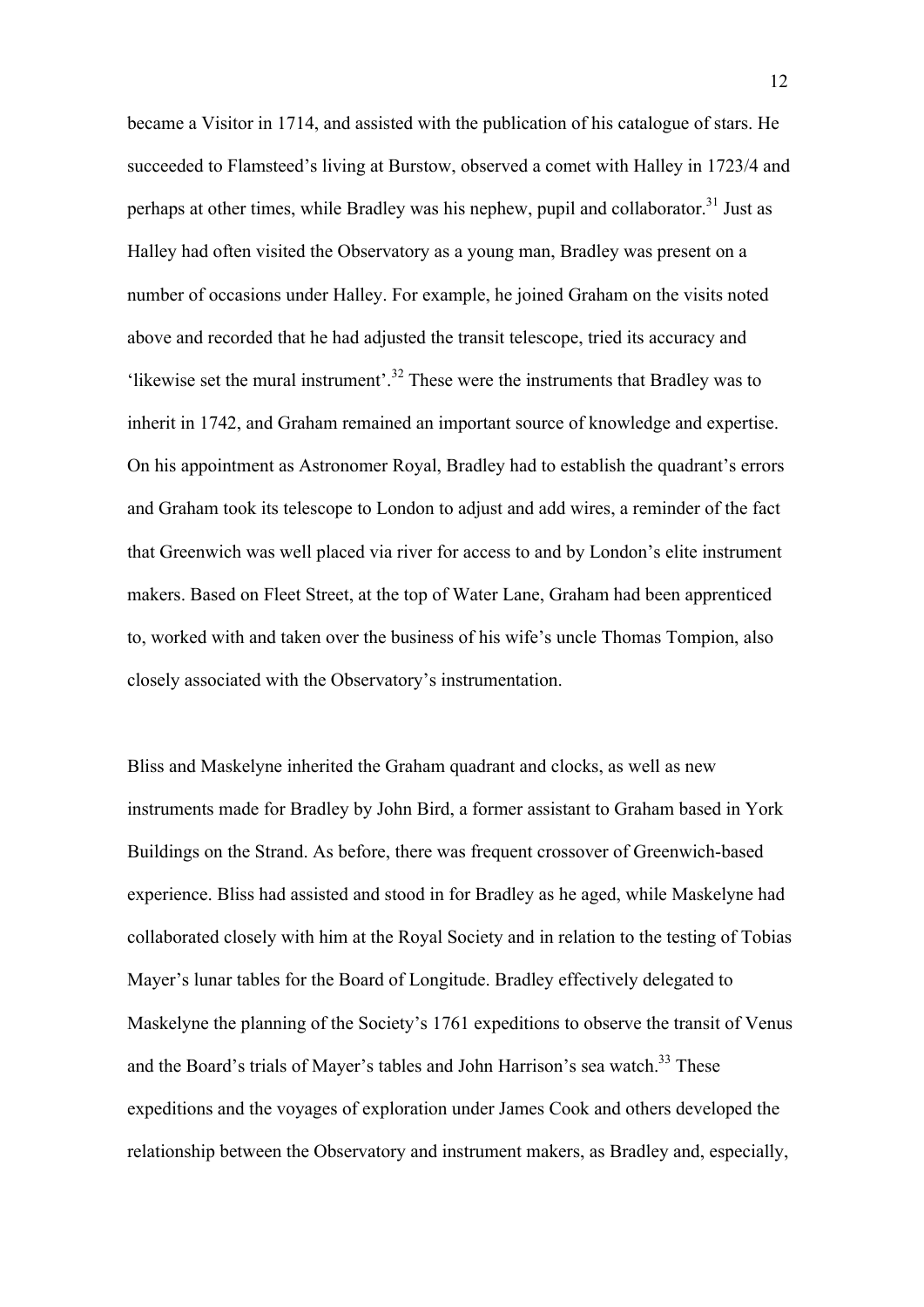Maskelyne advised on the suite of instruments to be taken to carry out observations at sea and to establish portable observatories on land.<sup>34</sup> Through such work they acted as significant patrons.

Much more might be said about the instruments and their makers than there is space to include here. This London-based trade was essential for the Observatory to function, although arrangements were initially ad hoc. For the first equatorial sector, designed by Flamsteed with an index by Tompion, the workshops of the Tower of London were put to use in making the frame and metalwork. Isaac Thomson made up Robert Hooke's design for the 10-foot quadrant in London, while the 60-foot telescope used an object glass from Paris, acquired by Moore via the Royal Society, and was supported by an 80-foot mast supplied by the Navy Board, via Pepys. Flamsteed's 1689 mural arc was made by his assistant Sharp.<sup>35</sup> In the following century the established trade, with expert craftsmen and larger workshops, made London *the* place to go for optical and mathematical instruments. The skill of these individuals developed alongside that of the astronomers and their assistants, whose constant practice with these instruments and connections with their makers was essential to the development of the Observatory. At the same time, the growing reputation of the Observatory paid a compliment to the excellence of the instruments and the dexterity of their makers.<sup>36</sup> By the end of the century it had become advantageous for instrument makers to advertise the connection.<sup>37</sup>

The Observatory's assistants provide direct examples of overlap and continuity but were just as significant for their role in extending relevant skills and knowledge beyond Greenwich. The list of Flamsteed's labourers, servants, apprentices, amanuenses and calculators displays the networks and geographies of London and English mathematical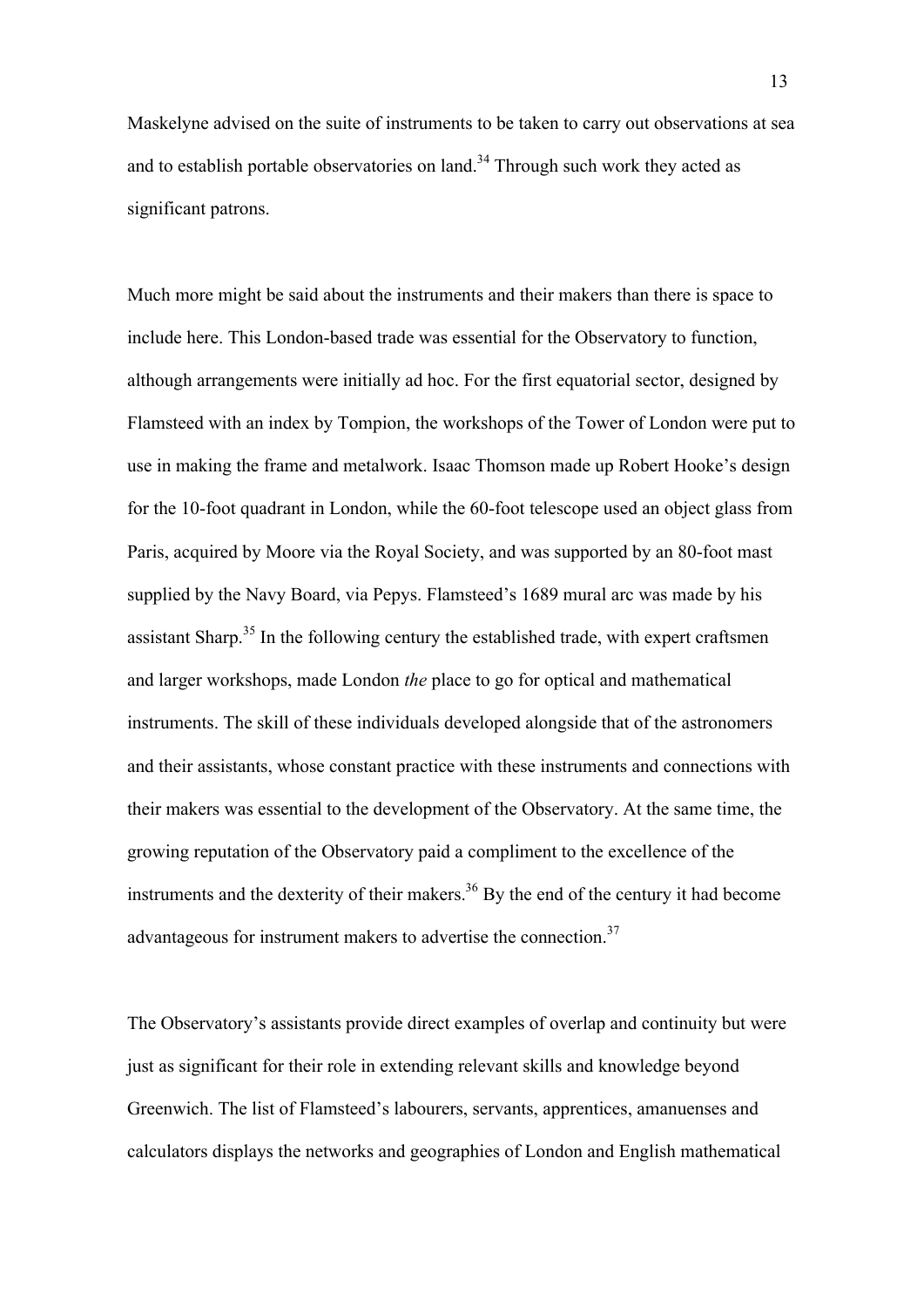practice.<sup>38</sup> His first labourer, Cuthbert Denton (ROG 1676-c.1680), was on secondment from the Ordnance and officially under the direction of Moore. While Denton was, Flamsteed said, 'onely fit for hard labour', the Ordnance's interest in numerate, literate and skilled individuals is underlined by the fact that Flamsteed's first personal servant, Thomas Smith (ROG 1676-84), left Greenwich for better paid roles within the Ordnance, where he assisted the clerk of deliveries and was later store keeper at Chatham Dockyard. The assistants were evidently able to make contacts and hear of opportunities at the Tower. Isaac Woolferman (ROG 1706-09) also found well-paid work within the Ordnance, which sent him out as 'conductor of the train of artillery, to Port Mahon', after the 1708 capture of Minorca.<sup>39</sup> Samuel Clowes (ROG 1691-95), on the other hand, left without permission, 'in hopes', Flamsteed supposed, of 'preferment at sea for his skill', but was later employed as surveyor to New York.

Personal connections were, of course, important: Hodgson (ROG 1695-1702) was Wren's nephew, while Flamsteed secured several calculators in his native Derbyshire, including a relation of Halley's, Luke Leigh (calculated 1695-1705?). However, Flamsteed's most significant assistants, Sharp (ROG 1684-5 and 1688-90), Hodgson and Weston (ROG 1699-1706), show that Observatory assistant was one option among several making up mathematicians' mixed careers. Sharp may have taught writing and arithmetic in Liverpool before being employed at Greenwich and, after, probably taught mathematics to mariners when lodging at the Mariner and Anchor on Little Tower Hill. He was subsequently a clerk in the dockyard in Portsmouth before, on the death of his brother, returning to his family home in Yorkshire. He maintained his correspondence with London mathematicians and instrument makers, continued to publish and helped Crosthwait (ROG 1708-19), bring Flamsteed's *Historia coelestis* and *Atlas coelestis* to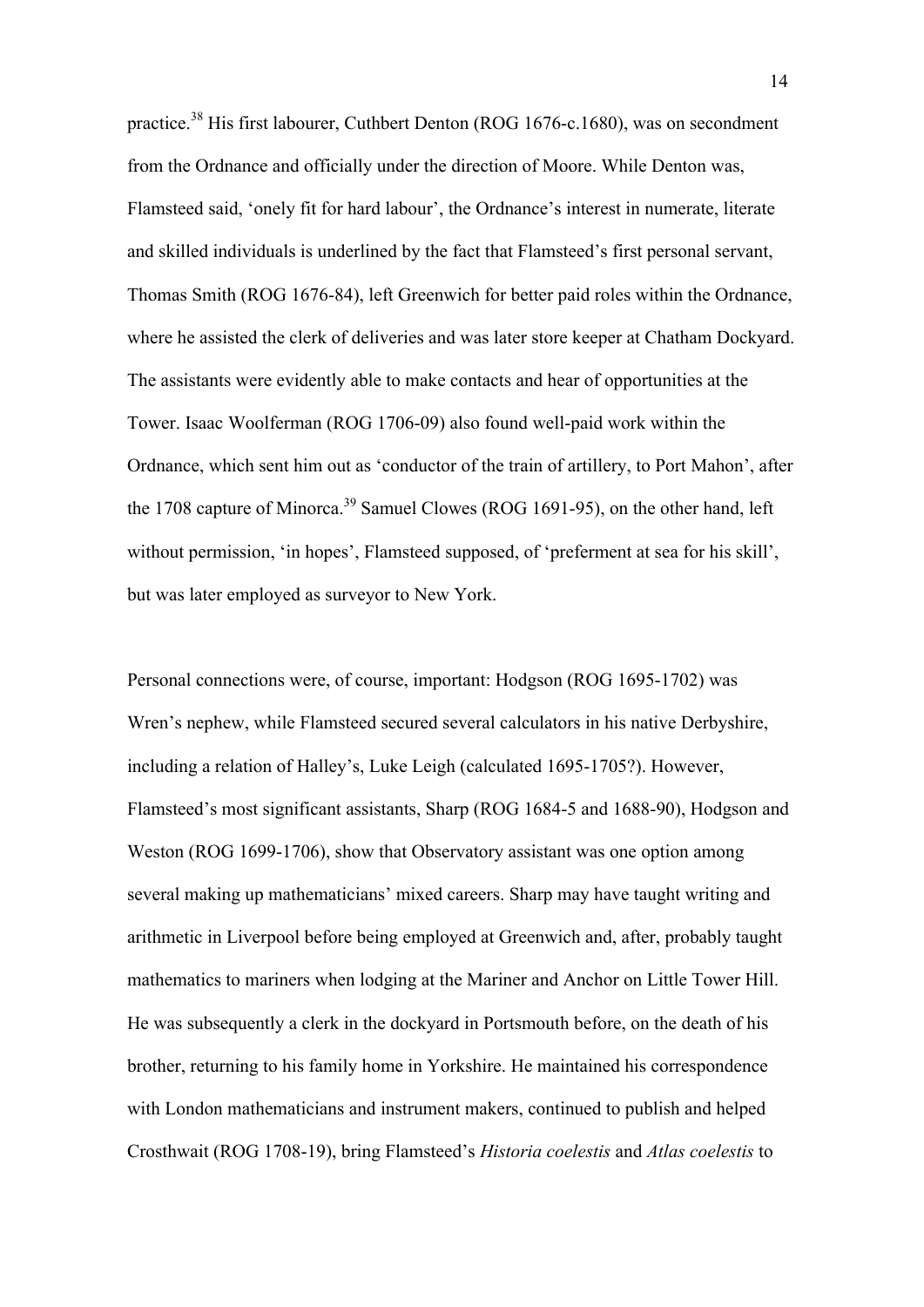posthumous publication in 1725 and 1729.<sup>40</sup> Hodgson also operated for a period within the London market, teaching mathematics in Westminster and London, around the Tower and the Royal Exchange, lecturing on natural philosophy in taverns and coffee houses, and publishing mathematical texts. He was appointed mathematical master at the RHS in 1709.<sup>41</sup> Weston, too, became known as an author and teacher of mathematics, opening an Academy in Greenwich that became famous for producing naval officers.

Such patterns continued for Greenwich assistants throughout the eighteenth century. Increasingly, the openings came via the Admiralty rather than the Ordnance. This reflects the Astronomer Royal's opportunities for patronage via the Board of Longitude (including computing for publications, trialling longitude schemes and expeditions) and the links between Board, Observatory, Navy, crown and Royal Society that underpinned voyages of exploration from the 1760s. Each of the assistants under Bradley and Bliss – John Bradley, Charles Mason and Charles Green – were also expeditionary observers appointed by the Board or Royal Society. Maskelyne had a large number of assistants and seems to have seen the low-paid role as a training opportunity from which subsequent employment could be secured, much of which he was able to provide.<sup>42</sup>

In Flamsteed's time, teaching was almost as significant a part of the Observatory's business as observation. Thanks to his assistants and relations this legacy was to continue long after his death. Once again this underlines the close similarity between careers at the Observatory and London's practical mathematicians, for whom teaching and publication were core and complementary activities, whether aimed at gentlemen, clerks, mariners or tradesmen. While Jonas Moore was alive, Flamsteed's role within this milieu was clear, for he was required to take in pupils linked to his patron's institutional bases, the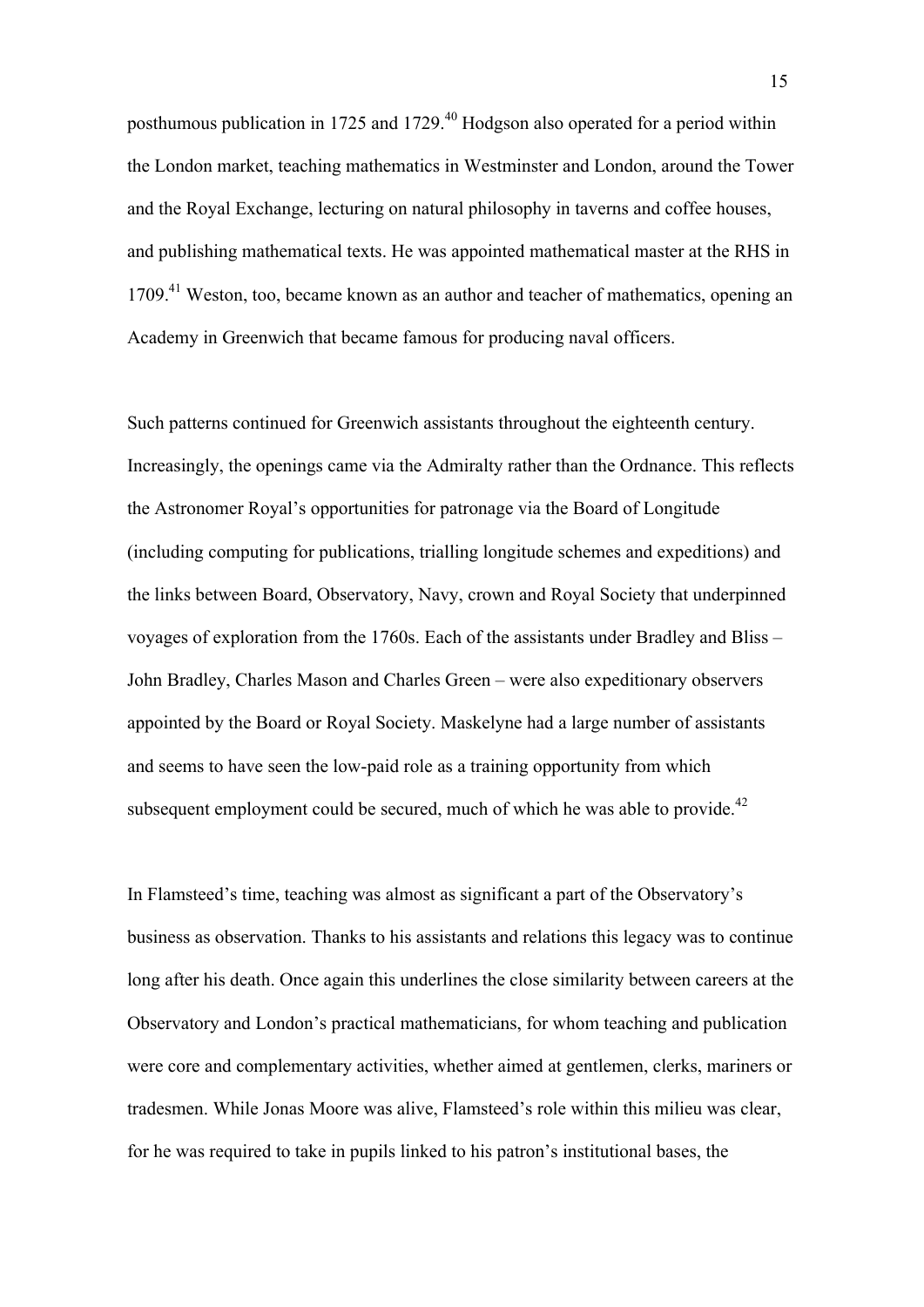Ordnance and the RMS. He often chafed at such obligations but also cherished the role of teacher where it suited him, including when he stood in as lecturer in astronomy at Gresham College, for which the scholars at the RMS were a principal audience.<sup>43</sup> He continued to take on pupils long after Moore's death in 1679 and even when he had less financial need after receiving a legacy in 1688.

Flamsteed's list of more than 140 pupils ranges from RMS boys sent for short periods to seven-year indentured assistants. Although this list was only accurate 'as far as my memory will shew me', it records a variety of employments for which mathematical knowledge was required or useful.<sup>44</sup> Flamsteed's pupils included Richard Stevenson, who was, or went on to become, a clerk at the Ordnance Office; John Wootton, collector of customs; Thomas Hannsay, clerk in the Navy Office; Thomas Gardiner, storekeeper of the Ordnance Office; John Clarke, also in the Ordnance Office; Thomas Bell, clerk in the Tower and later 'assistant Engineer at New foundland'; Samuel Heynes, clerk in the Navy Office and mathematical teacher; Joynes[?] Knightley, at the Custom House; John Baxter a Bombardier (an artillery officer within the Ordnance); and Brooke Bridges, son of the Brigadier-General Sir Matthew Bridges, who became 'one of the deputed Searchers of his Majesty's Customs'. There were a number of Captains and others who were recorded as being, or having died, overseas or at sea on 'y<sup>e</sup> king's service' or 'y<sup>e</sup> [East India] Companys service'.<sup>45</sup>

In 1699 Flamsteed recorded that his pupils were 'the sons of the Nobility and Gentry, designed for the Sea or Army'. He also noted that he had 'made Use of [them] to Assist me ... or my servant'. This was to underline his lack of publicly supplied resources, the onerous requirements of his post and the importance of even his private work to the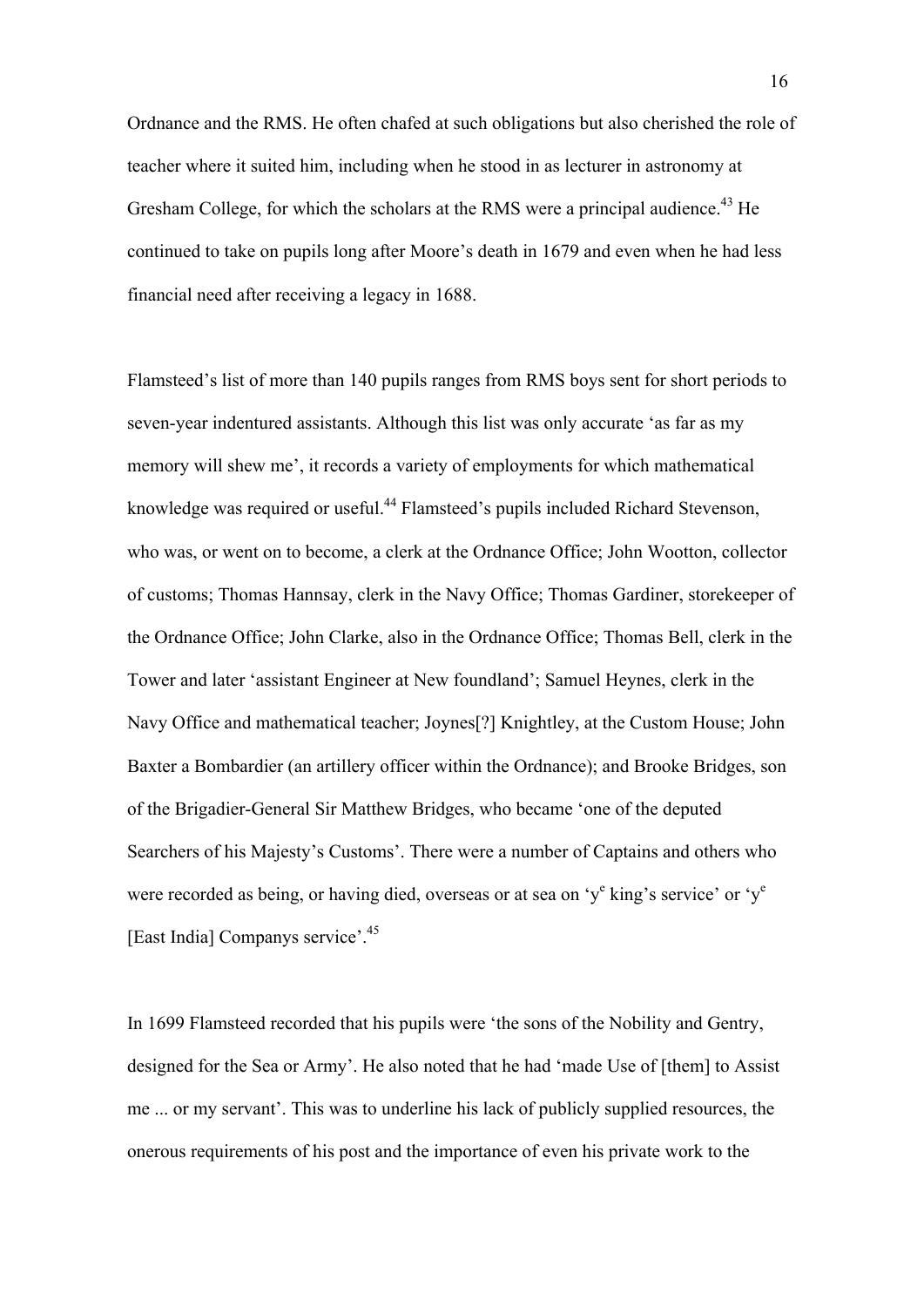public interest. A later draft petition made similar points, including that he had 'educated more than 100 brave Youth that have passed into the Publick service'.<sup>46</sup> Thus, while Flamsteed did not produce texts or tables for navigators, his teaching, as well as advice on curricula, examinations and appointments at the RMS, meant that the early Observatory had some influence on practice at sea.<sup>47</sup> The later careers of Hodgson and Weston extended this influence further. It is apt that the most-viewed contemporary representation of Flamsteed, in the Painted Hall at the Greenwich Hospital, shows him as mentor to Weston (Figure 2). In James Thornhill's 'explanation' of his painted scheme, Weston is described as Flamsteed's 'ingenious Disciple..., who is now Master of the *Academy* in *Greenwich*'.<sup>48</sup> There, alongside private pupils, he taught sons of Hospital pensioners, whose education was partly funded by visitors to the Hall and purchasers of Thornhill's pamphlet. Weston's school became known for mathematical and maritime education and he followed in Flamsteed's footsteps by serving as a mathematical examiner for Trinity House, carrying out examinations of RMS pupils from 1719 until his death in 1728<sup>49</sup> Weston, and probably Hodgson, had gained teaching experience at the Observatory. In February 1702/3 he was working on lunar tables and 'in the Care of a Couple of young Gentlemen Noble mens sons that are now goeing to The Indies'.<sup>50</sup>

[Figure 2: John Flamsteed and Thomas Weston, with the mural arc, on the ceiling of James Thornhill's Painted Hall of the Royal Hospital at Greenwich, c. 1712. © Old Royal Naval College, 2019.]

Teaching in domestic spaces was, inevitably, a family matter. Margaret Flamsteed, on her marriage in 1692, appears to have been a diligent pupil and was later called 'a well wisher to the Mathematicks'.<sup>51</sup> She would have helped attend to Flamsteed's pupils as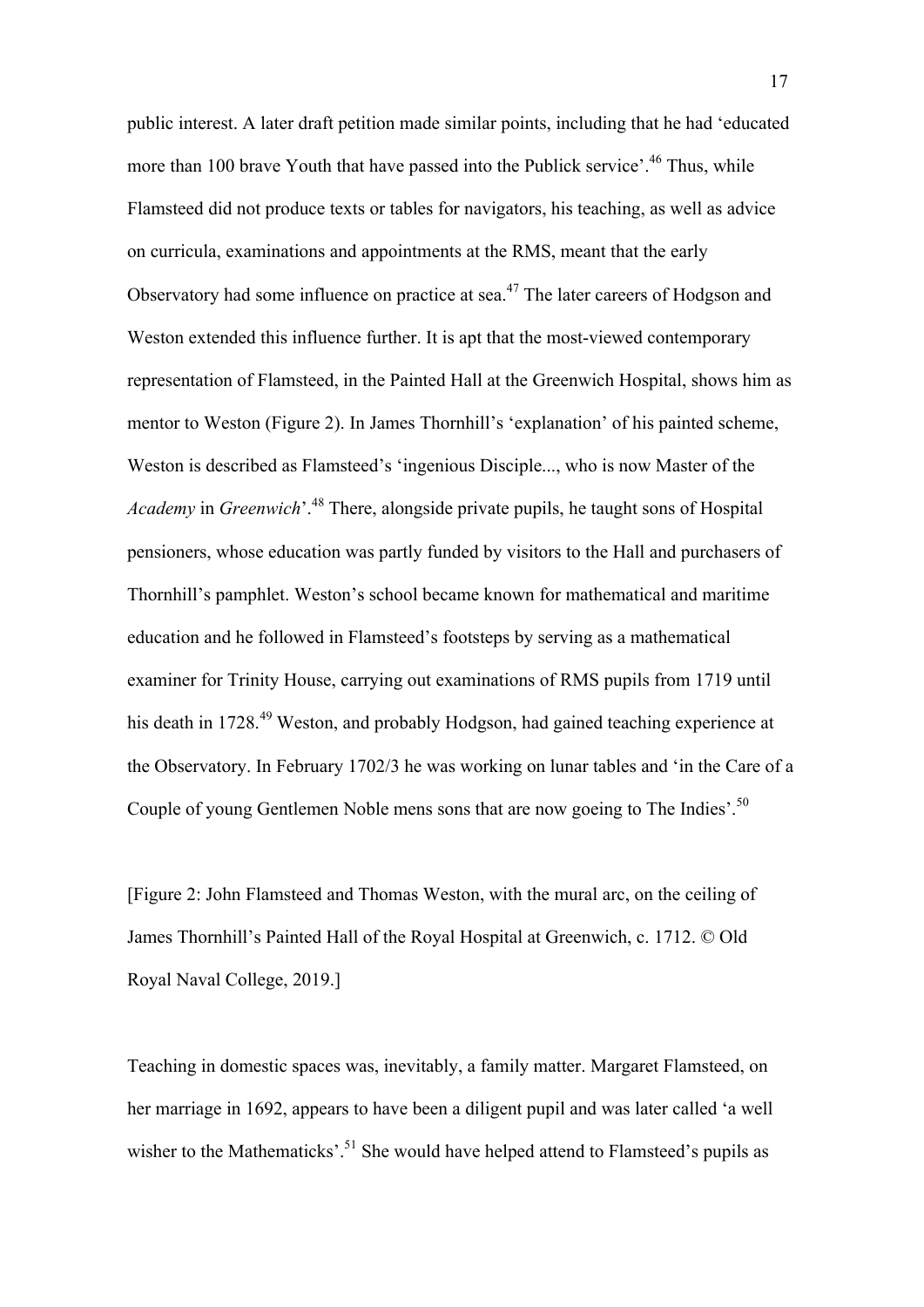lodgers, as well as receiving guests, and may have assisted with teaching. Flamsteed's niece, Ann Heming, who lived at the Observatory from 1694 to 1706, despite having married Hodgson in 1702, was amply equipped to be a mathematical master's wife when she joined him in London.<sup>52</sup> Captain Henry Stanyan, a one-time pupil, surely acknowledged Ann's familiarity with Observatory matters, as well as impending motherhood, when he sent his 'hearty service to Mr Hodgson and his Fair spouse' on their marriage and wondered 'if they begin to propagate Astronomy'.<sup>53</sup> Even after she moved to the city, Ann was left to oversee Flamsteed's household when he was away.<sup>54</sup> Margaret Flamsteed's links to education also extended beyond the Observatory: in 1700, she was one of the founders of the Greenwich Girls' Charity School. This did not involve scientific or mathematical teaching, being focused on preparing girls to become servants, but allowed Margaret to exercise her mathematical talents as treasurer and auditor.<sup>55</sup> Flamsteed appointed these two women his executors and Margaret, together with James and John Hodgson, their heirs, undertook the task of completing her husband's work.

#### **Extending and continuing Flamsteed's legacy**

The best-known aspect of the perpetuation of Flamsteed's legacy is the effort – involving Margaret Flamsteed, Hodgson, Crosthwaite, Sharp and others – to publish his posthumous works. <sup>56</sup> Halley's 'pirated' 1712 edition of the *Historia coelestis* was a star catalogue with a brief preface, taking a swipe at Flamsteed, and including a frontispiece showing Prince George surrounded by maritime, riverine and astronomical iconography.<sup>57</sup> The 1725 edition was, instead, adorned with a portrait of Flamsteed, as Regius Professor of Astronomy, collated other catalogues, to which his was a culmination, and included a lengthy historical and justificatory preface.<sup>58</sup> Margaret Flamsteed played the major role in organising and advocating and paying for the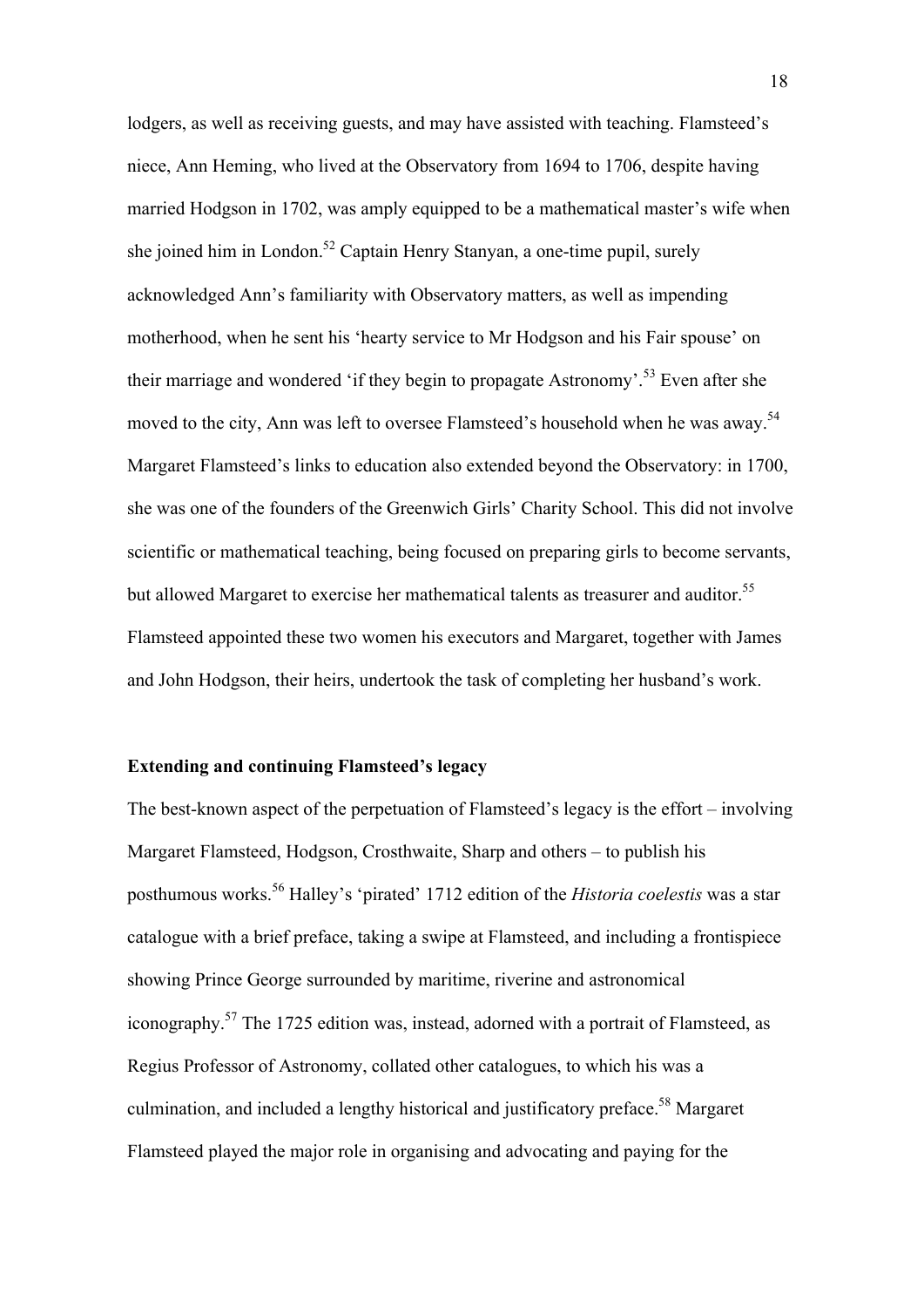publications, with Hodgson's assistance, while Crosthwaite took on the bulk of the work.<sup>59</sup> Crosthwaite complained of not receiving a legacy from Margaret in recompense, although in 1724 she signed over six months' dividends from her South Sea Company stock to him, worth £708.6.8. $^{60}$  Possibly her death in 1730 prevented her doing the same around the time of the publication of the *Atlas*.

Margaret Flamsteed took possession of her husband's papers as well as the Observatory's instruments. The latter were claimed as personal property and she successfully challenged the Ordnance for ownership. The fate of much of this property is unknown but the disposal of some of it is revealing. In her will, Margaret made careful choices with regard to four portraits, two each of Flamsteed and of his hero, the Danish astronomer Tycho Brahe. One pair were to be sent to the Bodleian Library 'to be hung in the Gallery where the Pictures of the Founders of Colleges and other eminent Persons hang'. This was a public space in which to make a public declaration about Flamsteed's significance and inheritance of Tycho's status. The other pair of portraits was to go to the Royal Society, and Margaret again directed their arrangement: 'to be placed where the Pictures of Mr Boyle and other persons of the learned Society are fixed'.<sup>61</sup>

Margaret left 'all the right and title I have in Instruments Glasses, Copper plates, Manuscripts printed Coppys of the Historia Coelestis' not to James or Ann Hodgson but their eldest son, John (1708-1751). He also got rights to 'my Chambers in Grays Inn and a tenement in St Paul's Church yard', was the major beneficiary and sole executor. John, who was like a grandson to the Flamsteeds, was probably schooled at Christ's Hospital and became, at least by 1737, a supercargo for the East India Company.<sup>62</sup> He was evidently expected to inherit his father's mathematical ability; aged 11 he was acting as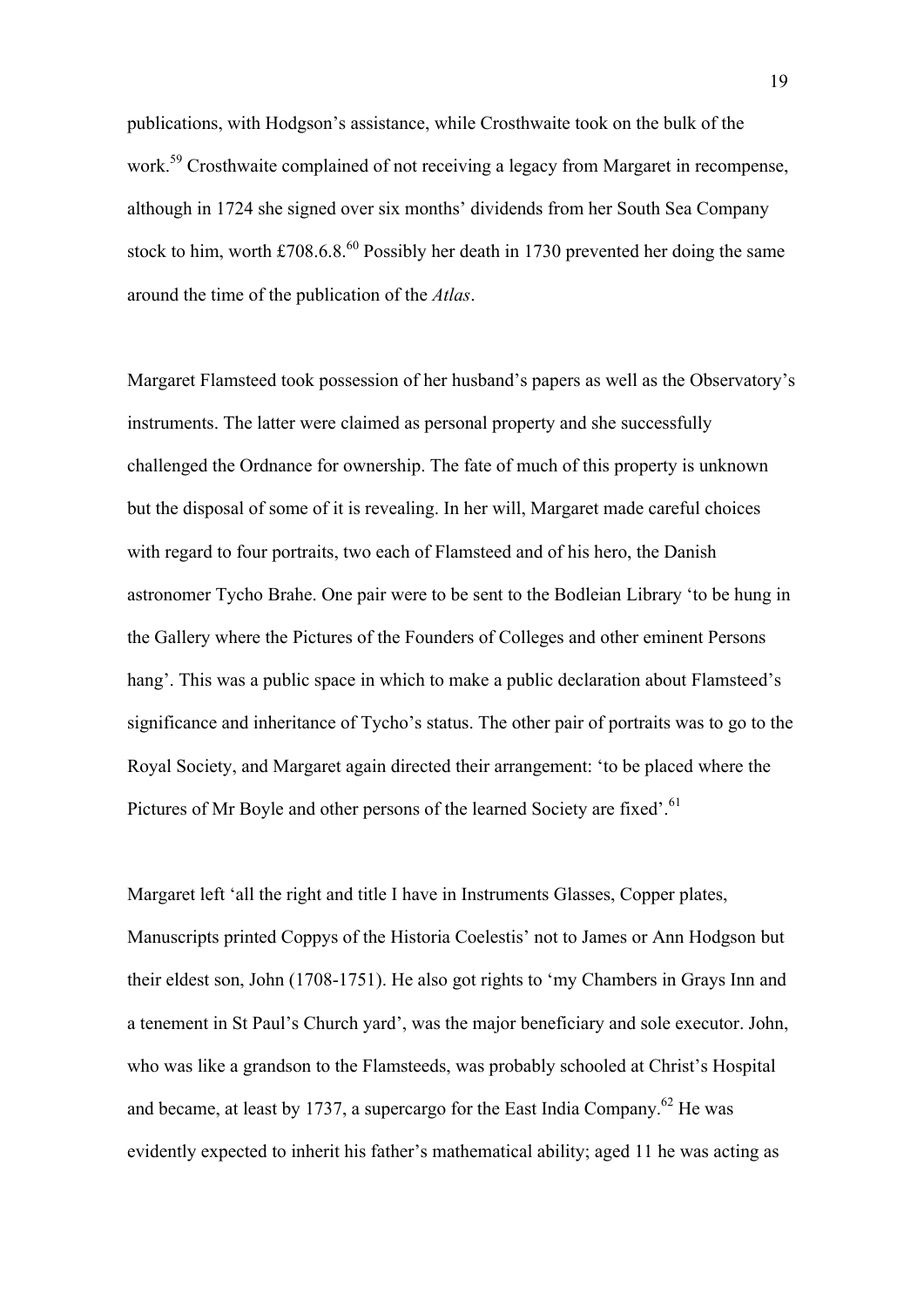Flamsteed's amanuensis and, much later, father and son appear as subscribers to William Gardiner's 1742 *Tables of Logarithms*. <sup>63</sup> However, it was the father who presented several of the inherited objects to the Royal Society and Oxford. The former received one of the Observatory's Tompion clocks and a Venetian object glass, in 1736 and 1737 respectively, as well as the portraits in 1732. This has led to speculation that Hodgson took all the instruments and perhaps used them at the RMS, but it may simply be that he took care of these gifts because he was a fellow of the Society and because his son was overseas.<sup>64</sup> The Oxford portraits did not reach the Bodleian until 1752, after John's death.<sup>65</sup>

Thus, while Hodgson played a relatively minor role in perpetuating Flamsteed's memory via the publication of the *Historia* and *Atlas*, he did ensure the placement of portraits and relics in the Bodleian and Royal Society. Even during Flamsteed's life, Hodgson had been a useful link at the Society. He had been elected on the same day that Newton was chosen president and Flamsteed told Sharp anxiously, 'they have a limbe of me', but reassured himself that Hodgson was 'honest and discreet and I believe and hope will not serve some mens small designs as they expect he should'.<sup>66</sup> He was later suspected by Halley of spying on the printing of the catalogue, since he was 'living within a stones cast of the printers', and was one of the Society's Visitors to the Observatory, soothing this very difficult relationship.<sup>67</sup> On the occasion of the first visitation, Flamsteed wrote that Hodgson had 'given me an intimation of [it] the night befor', allowing him to assemble witnesses.<sup>68</sup> Hodgson also sought to spread Flamsteed's name and reputation – and the significance of the work undertaken at the Observatory – within the London practical mathematical community. Flamsteed's catalogue and atlas were expensive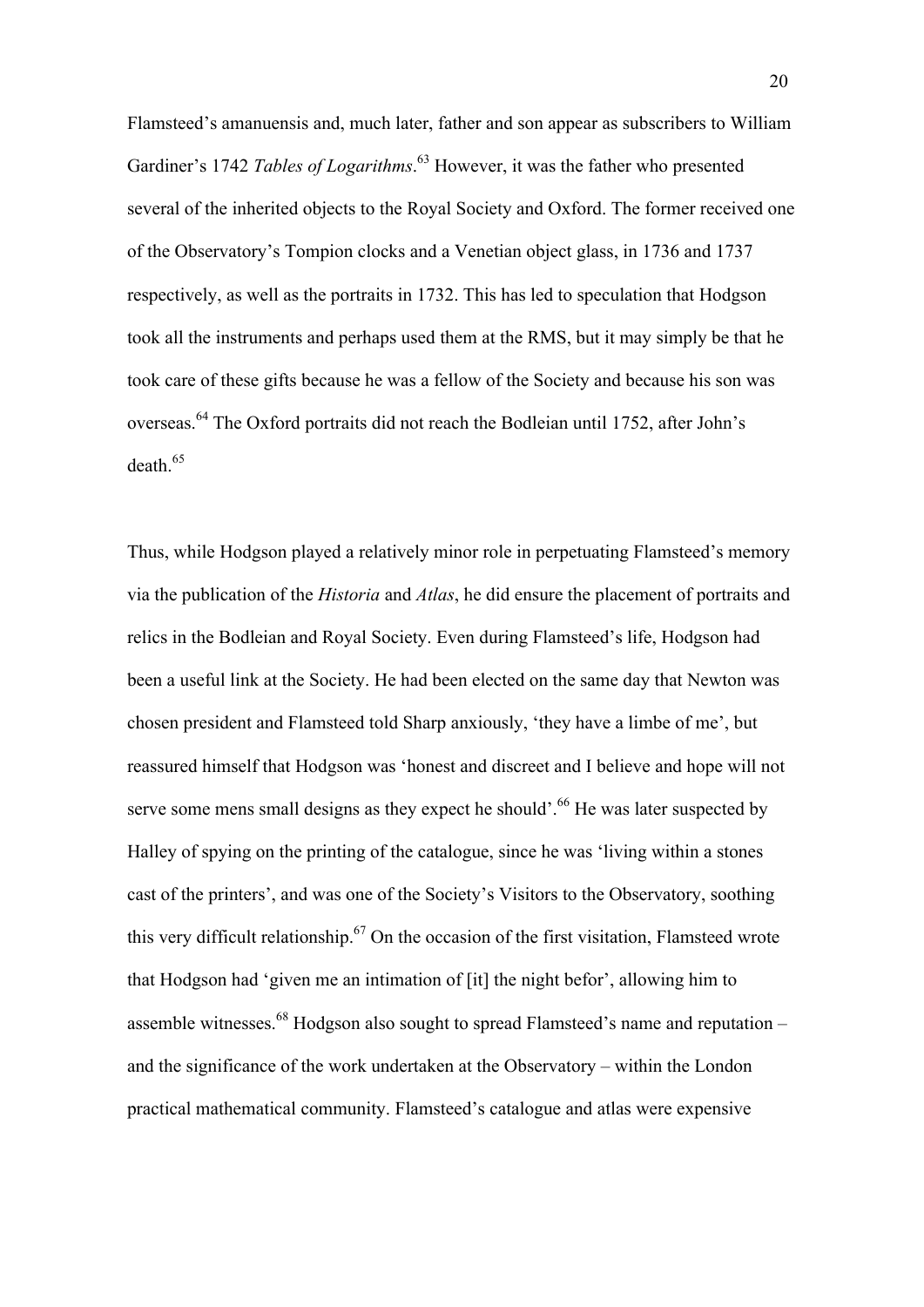works, published in Latin. Hodgson, however, put useful and practical elements of this work into English and a usable format.

As Flamsteed wrote of Hodgson, he was 'a very good geometrician and algebraist' and, perhaps more importantly, 'he knows my method, and is acquainted with all my labors, and will easily finish and print them'.<sup>69</sup> As Rob Iliffe has suggested, it was surely 'no small triumph' for Flamsteed that his former assistant and nephew-in-law should have filled the problematic and contested role at the RMS in  $1709$ .<sup>70</sup> In 1704 Flamsteed had called Hodgson 'the onlely skillfull teacher now in town', while recent consideration of teaching at the RMS has emphasised the latter's significance and success.<sup>71</sup> His book *The Theory of Navigation Demonstrated* (1706) – a publication that advertised his suitability for such a position – followed his master in condemning teaching 'by Rules only' and encouraged the understanding of 'the Reasons, instead of their Rules and Canons' to aid retention of learning in geography, navigation and astronomy. This meant beginning with Euclid 'after the method I learn'd at Her Majesties Observatory'.<sup>72</sup> Hodgson several times found reason to mention the Observatory. On the title page he noted the inclusion of a list of positions of several ports and cities, 'with their Longitudes from her Majesty's Observatory, deduced from Celestial Observations'. The *Nautical Almanac* was, of course, later to provide Greenwich as the prime meridian for surveyors' and navigators' calculations but this was an early use in such a context. Moore's *A New Systeme of the Mathematics*, published in 1681 for RMS pupils, provided its longitudes by 'the Geographers Meridian', the Azores.<sup>73</sup> Hodgson also included 'a small Catalogue of the 30 Eminent Fixed Stars, all deduced from Observations made at *Her Majesty's Observatory at Greenwich*, where I had the happiness to have my Education' and solar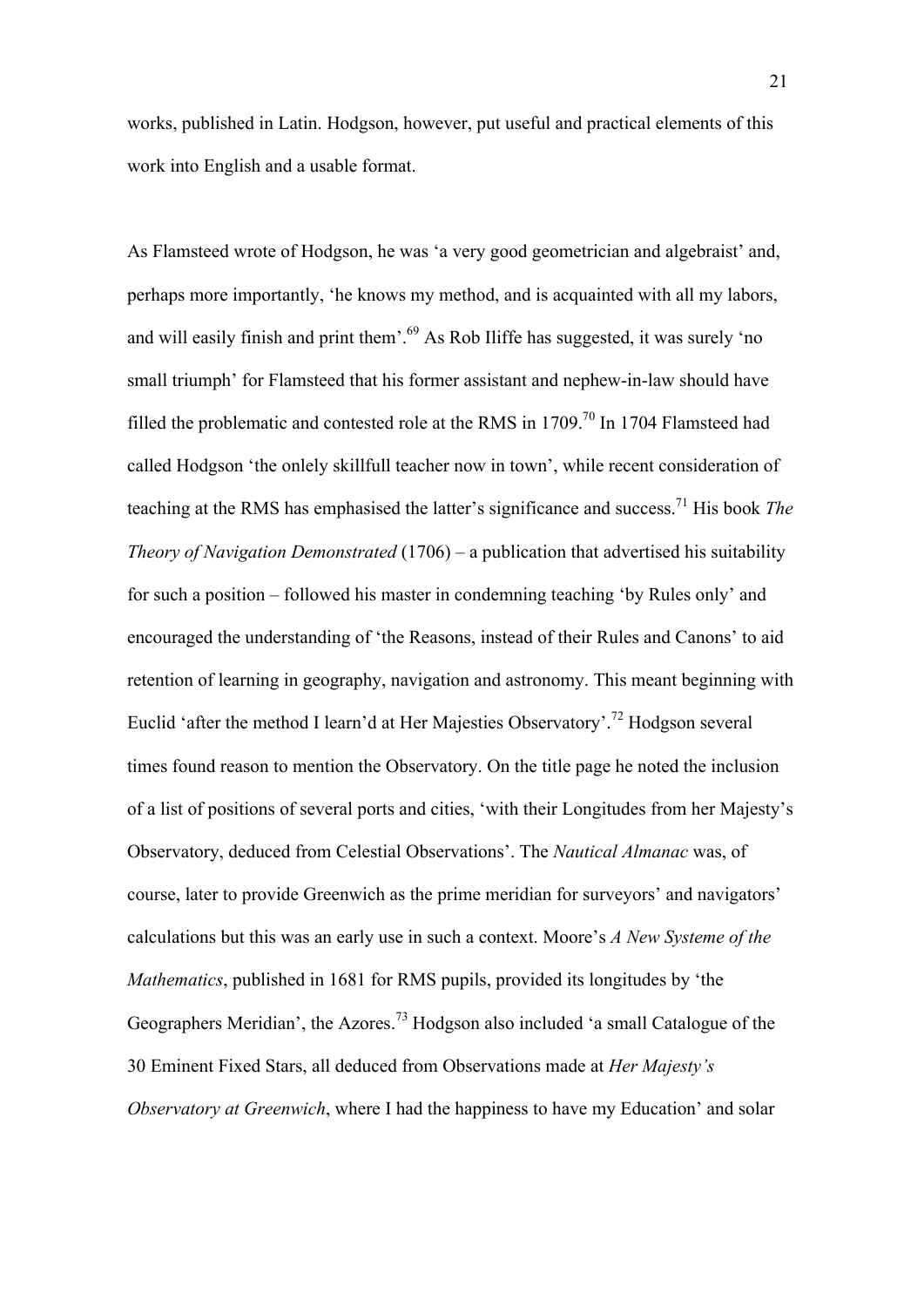tables for 'the Meridian of Her Majesty's Observatory', together with a table of stars' right ascensions and polar distances 'Deduced from the *Greenwich* OBSERVATIONS'.<sup>74</sup>

Once in position as master, and after Flamsteed's death, Hodgson published *A System of the Mathematics* (1723), a replacement to Moore's text that was, likewise, 'Designed for the Use of the *Royal Mathematical School*'.<sup>75</sup> He did much in this work to advocate for Flamsteed, the Observatory and the forthcoming *Historia coelestis*. He wrote of 'the *Flamsteedian Observations* made at *Greenwich*', and experiments on sound signals undertaken by 'the Reverend and Learned Mr. *Flamsteed*, His Majesty's Astronomer at *Greenwich*'.<sup>76</sup> In his section on finding longitude, the examples given by Hodgson included specific observations by Flamsteed (e.g. of eclipses of the Moon or Jupiter's satellites to establish differences in longitude across Europe).<sup>77</sup> He echoed Flamsteed's comments on mariners' lack of mathematical skill and the usefulness of the Jupiter's satellites method of finding longitude: it 'requiring only a *Telescope* of eight or ten Foot in Length, which may be almost managed with the Hand'. 'It is', he wrote, 'much to be wondered at, that the more skilful Part of our *Seamen* have so long neglected [such observations]'.<sup>78</sup> He also described the lunar-distance method, which would be serviceable 'when a good Theory of the Moon shall be obtained'.<sup>79</sup> This was, he asserted, 'already brought to very great Perfection, compared with what it was a few Years ago' and would soon be sufficiently improved by 'the great Stock of good Observations that Mr. *Flamsteed* has left behind'. 80

He urged that 'if Men would set about it in good Earnest, they would not fail to meet with Success at Sea' and recounted the experience of 'a skilful Commander', who took an 18-inch quadrant with sights and a pedestal on an East India Company voyage and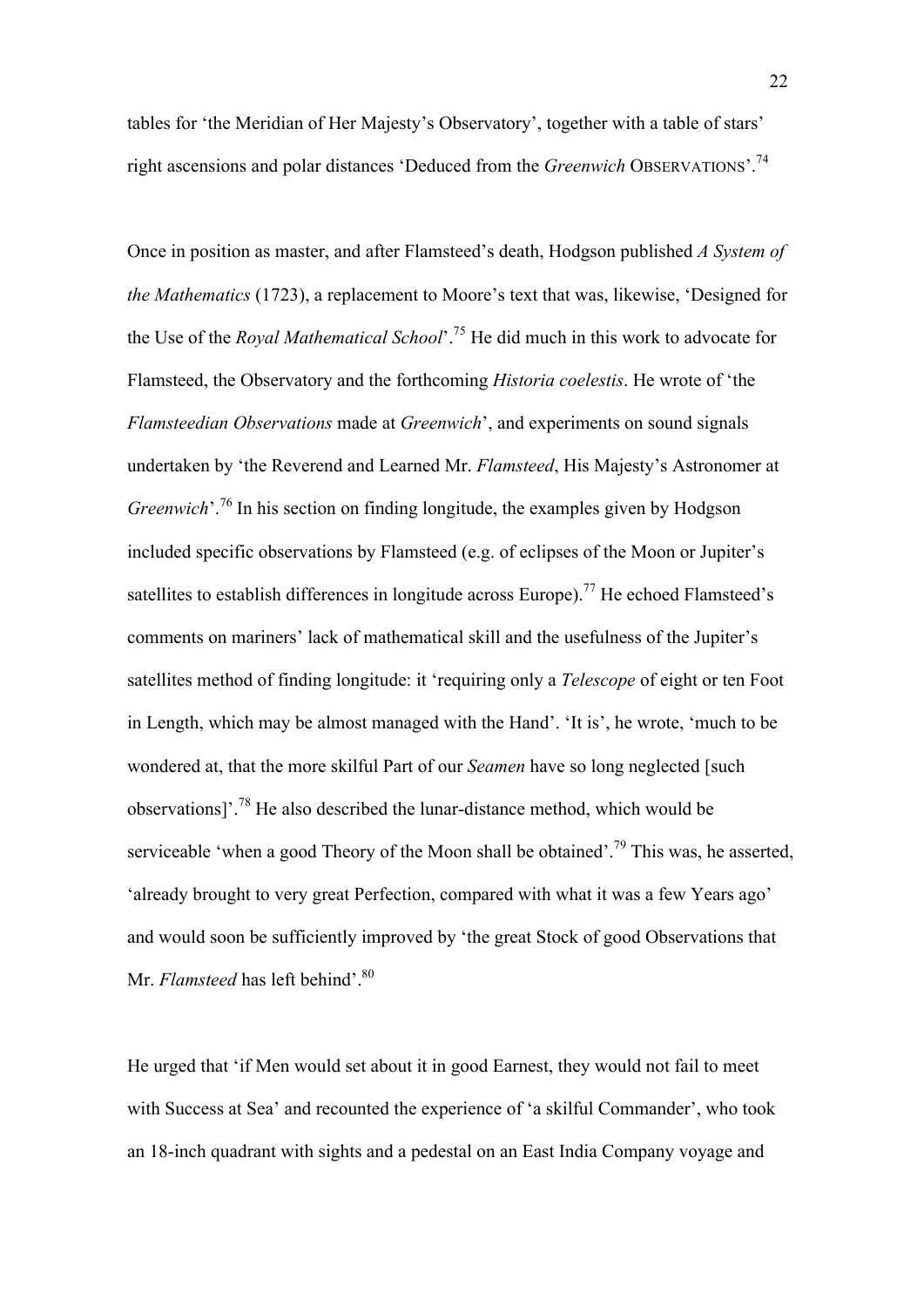managed to make some good observations. Such men, he suggested by way of encouragement, 'may fairly be intituled to a Share of the discovery of the Longitude, and ought to have a proportional Reward'.<sup>81</sup> He went on, 'Let us not call out for a Discovery of the Longitude as if there were no such thing in being, but let us set our selves in earnest to put the Methods hitherto known in practice, in their utmost extent, and no doubt but other and more effectual Means will be found out'. They need not wait for government to send out dedicated voyages, he said, despite others blaming their lack of action, instead,

let every one of His Majesty's Ships of War be provided with a good *Telescope*, a small *Quadrant*, and a good *Time-keeper*, and let the Teacher of *Mathematicks* appointed for that Ship, be obliged in every Port he comes into, to make all the Observations that happen during the time of his stay there; and let him be obliged at his return home, to bring them to the *Royal Society*, or to any Person or Set of men whom the Government shall think fit to appoint for this Purpose....<sup>82</sup>

A version of this section had appeared within Hodgson's substantial completion of John Witty's posthumous *A Treatise of the Sphere*. This was published in 1714, the year of the Longitude Act, which explains the emphasis on existing solutions and immediate actions, although by 1723 the admonitions were directed at his RMS pupils.<sup>83</sup> Witty was part of the extended Observatory circle, having been a calculator for Flamsteed's catalogue, living with the family in 1705-06.<sup>84</sup> Hodgson's text also showed his support for another member of the Observatory network, 'the indefatigable Mr. *Abraham Sharp*'. This related to Sharp's method for the quadrature of the circle, which Halley had published in 1706 without acknowledgement. Hodgson, in response to Sharp's complaints and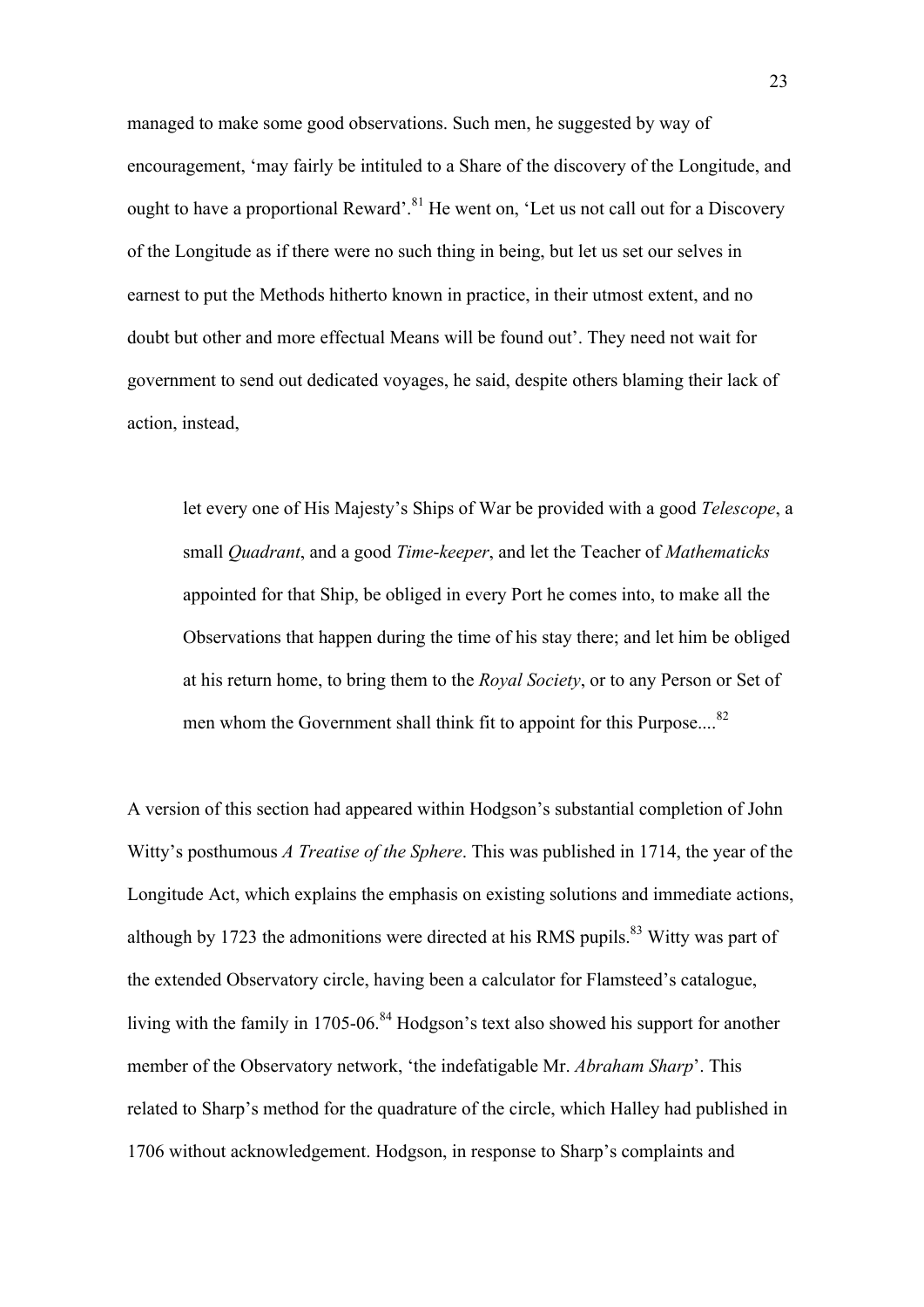Flamsteed's encouragement, clarified authorship 'as a piece of Justice due from my self, to that incomparable Master of Numbers'.<sup>85</sup>

These obligations to Witty and Sharp were undertaken when Flamsteed was still alive. Although Hodgson had a permanent position he necessarily treated Flamsteed with deference as patron and senior relative. However, the second volume of his *System* was written after Flamsteed's death and it contains his eulogy in an extended 'Account of the Astronomical Work of the late Reverend Mr. FLAMSTEED the King's Astronomer', including a description of the content of the forthcoming *Historia* and brief account of the foundation of the Observatory and Flamsteed's 'indefatigable Pains and constant Application to the *Heavens*'. He emphasised that, 'since no advantage can arise from praising or flattering the Dead', the praise rose only 'from a great Esteem, grounded upon a just Knowledge of the Merits of so great a Man'.<sup>86</sup> This volume, too, asserted Hodgson's expectations of 'the careful and diligent *Mariner*' to improve knowledge of geography and navigation, made repeated mention of Flamsteed and his endeavours and claimed that his 'utmost View' had been 'to render every thing that he undertook as easy and ready for Use as might be'.<sup>87</sup>

## **Balancing theory and practice: an Observatory style?**

Although Pepys, Newton and Flamsteed found it difficult to appoint an RMS master who could achieve the right balance between theoretical and practical knowledge, Margaret Schotte has pointed out the School's tradition of 'experiential' learning with instruments and models, and a focus on skills such as drawing.<sup>88</sup> In the 1680s, under Edward Paget, a new building for the School included a rooftop observatory with an astrolabe, azimuth compass and quadrant with telescopic sights. Maps were on display and the school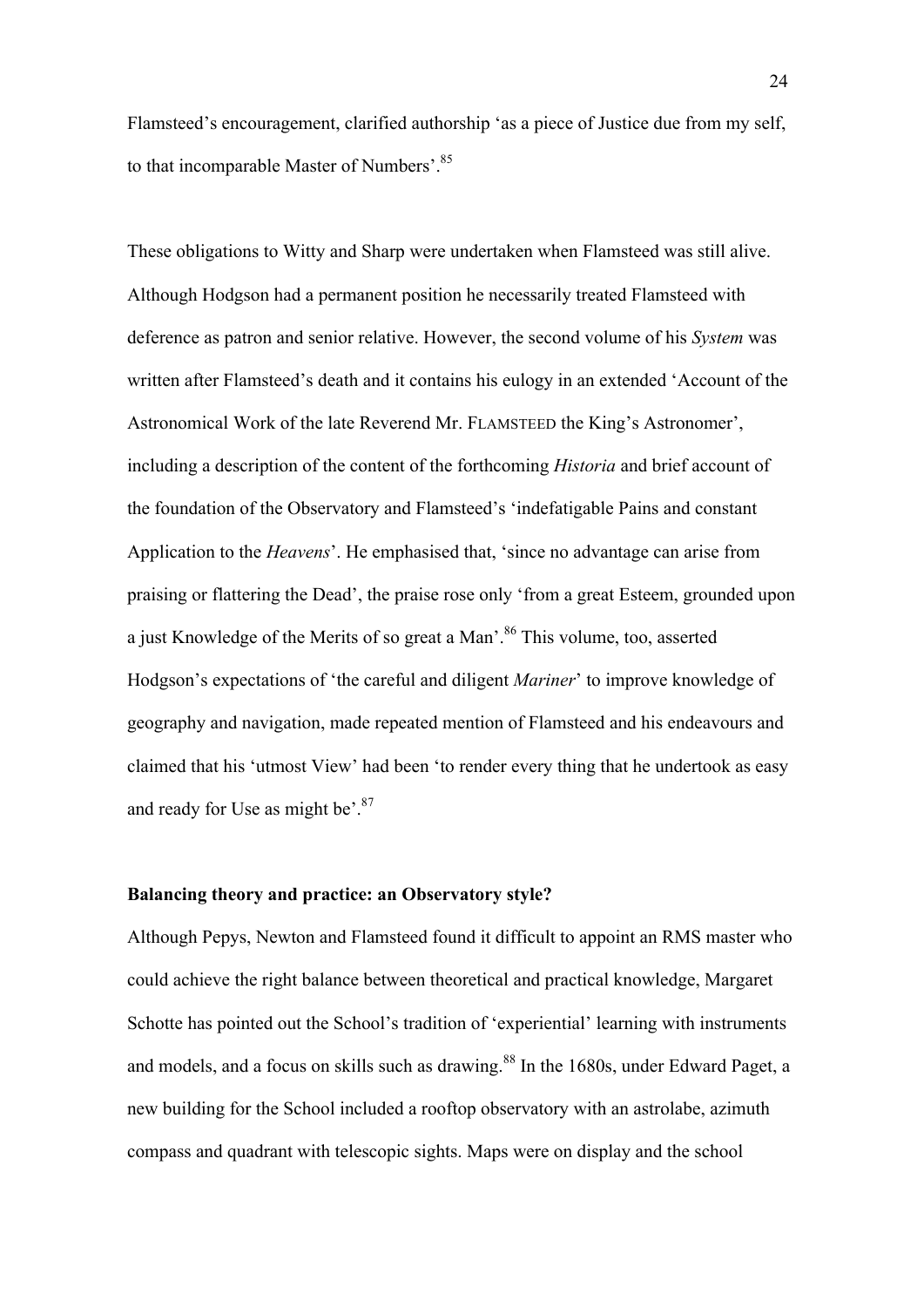owned three pairs of celestial and terrestrial globes.<sup>89</sup> There were, however, repeated examination failures. Hodgson set this right and was able to satisfy Trinity House, which passed and apprenticed the boys. He, apparently, 'had a reputation for involving students actively in the learning process through the use of modern mathematical and navigational instruments', although his textbook and the curriculum have been characterised as difficult and abstract.<sup>90</sup> From 1719-28 the examiner they had usually to please was, of course, Thomas Weston, so perhaps it is unsurprising that there was agreement between these two products of the Observatory's system. They had been indentured for seven overlapping years and knew each other well.

Weston, although appreciated by Flamsteed as a draftsman, was 'an ingenious but sickly youth', received a full mathematical education and became 'expert in observing'.<sup>91</sup> Theory and practice inevitably went hand-in-hand when training at the Observatory and Weston was understandably considered 'well-qualified for the purpose' of teaching Greenwich Hospital boys, a group of whom was first sent to his Academy in 1715.<sup>92</sup> Their education was to be practical enough for them to be subsequently apprenticed to ships' masters, although Weston also catered to private pupils.<sup>93</sup> He produced short works for teaching drawing, writing and arithmetic and his *Treatise of Arithmetic* was published after his death by his brother, John, who took over as master of the Academy.<sup>94</sup> The *Treatise* was offered to '*Young Students*' and all '*Those* who are desirous of being *rationally* skill'd in the *Science* of ARITHMETIC' but dedicated to 'The Young Gentlemen of the Academy in Greenwich, For *whose* USE it was *Originally* COMPOS'D', suggesting that it existed at an earlier date in manuscript.

25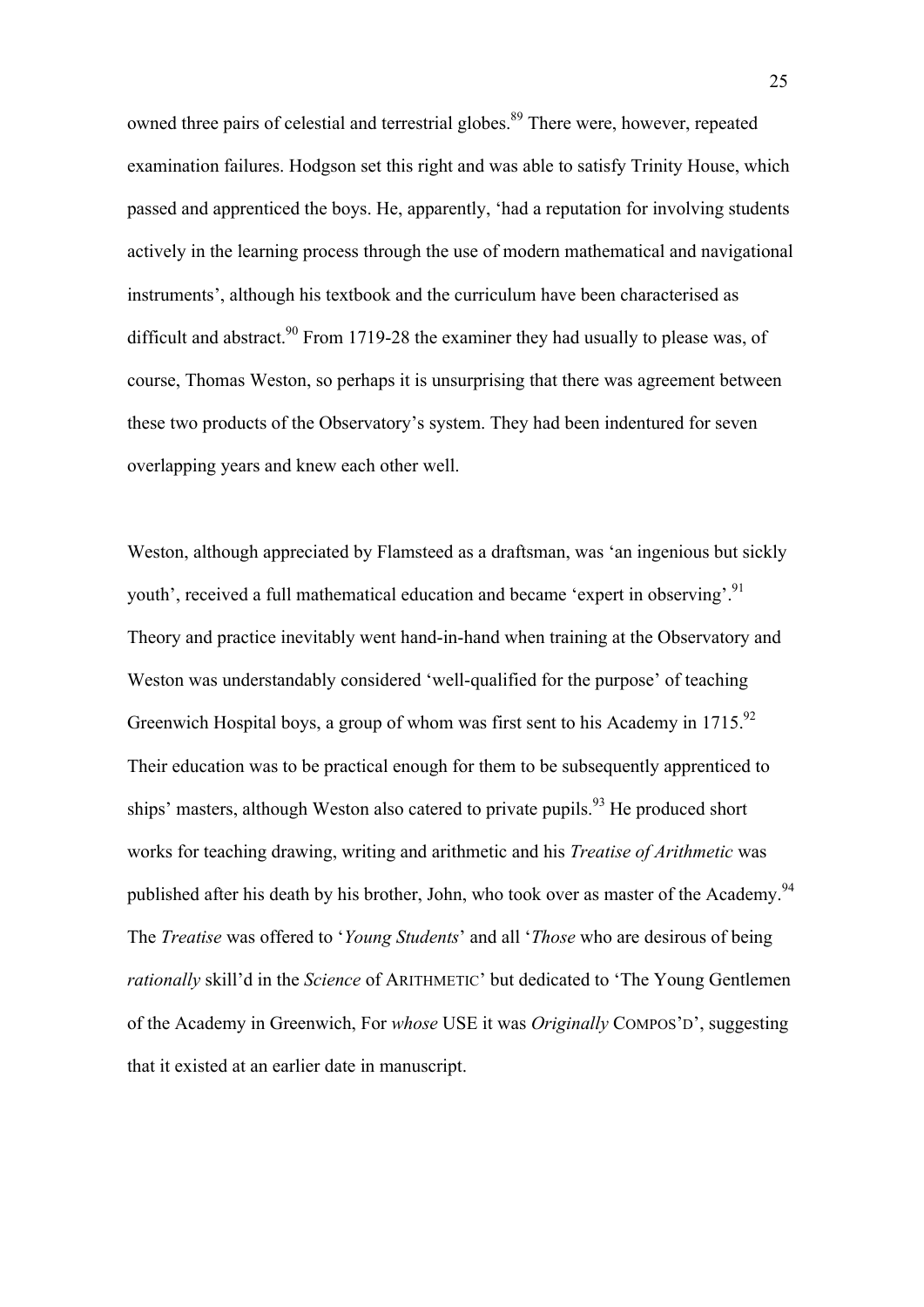In his preface, Weston outlined a theory of effective education with practical outcomes. He emphasised the 'Universal Usefulness of my *Subject*' and claimed that he aimed at plain rules so that 'All Mankind' might 'in some measure' understand arithmetic. He wished to present a foundation for study, showing the reason behind each step and, as with Flamsteed and Hodgson, claimed this would help memory better than learning by rote. He emphasised, though, that neither Working by heart' nor being taught 'Practice' alone was sufficient.<sup>95</sup> Instruments were, again, one route by which abstract mathematics was made concrete. In 1716 Weston requested from the Greenwich Hospital a pair of globes for teaching the boys, alongside a *Treatise of the Globes* (probably John Senex, 1718), Hodgson's *Theory of Navigation* and Euclid.<sup>96</sup> The use of globes, with dividers, would have helped students grapple with textbook problems and diagrams. An advertisement run in February 1727/8, which claimed the Academy's suitability for 'Young Noblemen and Gentlemen', outlined the range of subjects covered: 'Writing, Arithmetick, Merchants Accompts, or the Italian Method of Book-Keeping, Foreign Exchanges, the Mathematicks (in English, Latin or French) Short-hand, Drawing, Fencing, Musick and Dancing', all taught in 'the most rational Way', as well as English, Latin, Greek, Hebrew, French, Italian, High-Dutch and Spanish.

While Hodgson is known as having been a city-based philosophical lecturer, this advertisement shows that Weston could also boast 'frequent Courses of Philosophical Experiments' with 'Explanatory Lectures concerning them' as well as lectures in 'Geometry, Geography and Astronomy three Days a Week'. The school had 13 Masters, five of whom were 'continually in the House', and 'an excellent apparatus of Instruments (Geometrical, geographical, Astronomical and Philosophical)<sup>'.97</sup> The active learning of at least some of his pupils extended to the putting on of theatricals. *Tamerlaine* was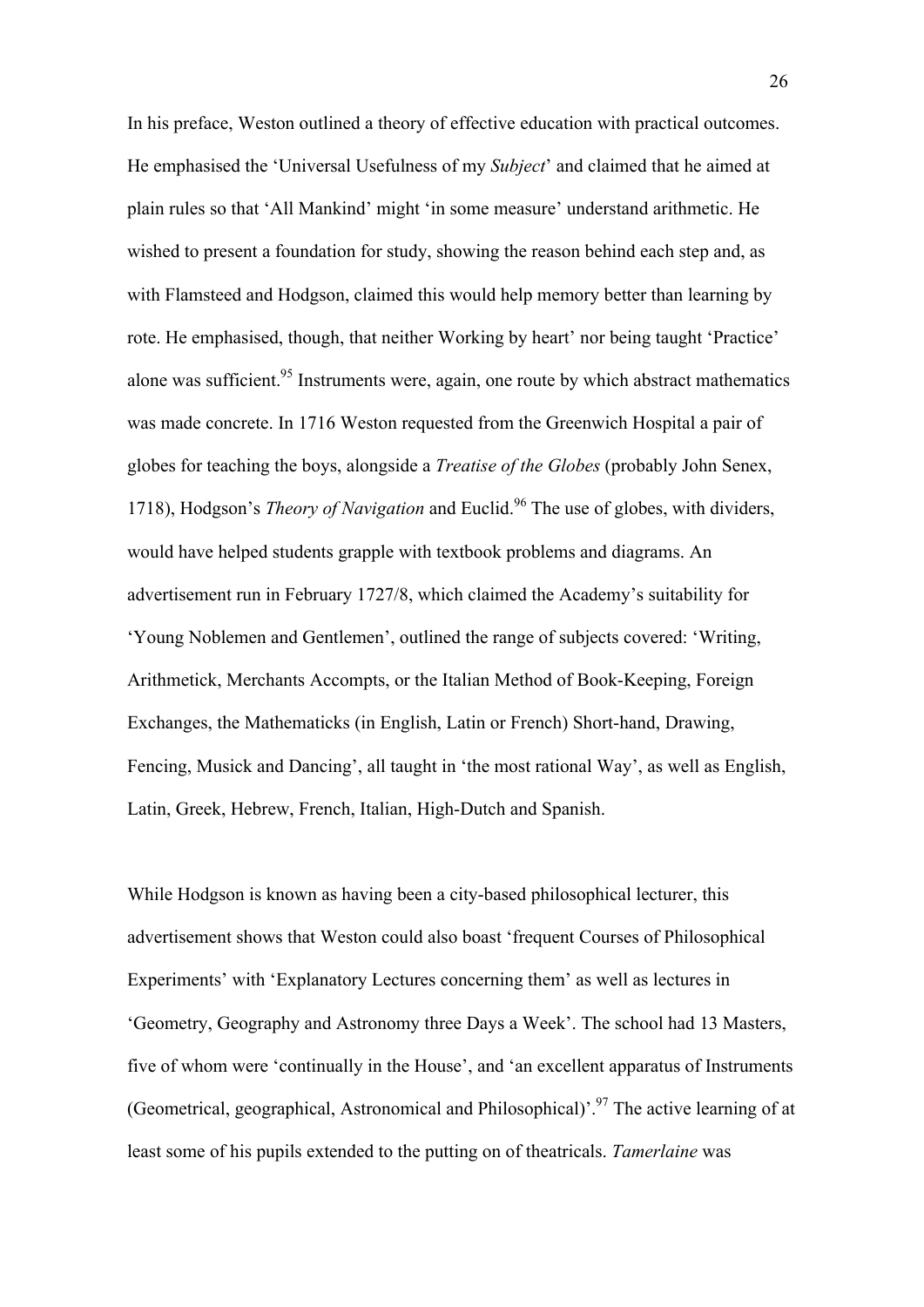performed in 1722, including 'before the Lords of the Admiralty', and Terence's *Andria* was performed in Latin with 'Roman habits', while their audience for Addison's *Cato* included 'a great number of the Gentry'. <sup>98</sup> Weston's Italian was sufficient to allow him to translate Galileo. He demonstrated his historic and literary knowledge, but chose to dedicate the book to Colonel John Armstrong, surveyor-general of the Ordnance, in laudatory terms, noting his 'Experimental, as well as Contemplative Knowledge'.<sup>99</sup>

In the 1720s, when both men were active as authors and teachers, Weston and Hodgson commissioned mezzotint portraits. Weston's, dated 1723, was by John Faber the younger after Michael Dahl, while Hodgson's, undated but of around the same time, was by George White after Thomas Gibson (Figures 3 and 4). Both portraits include carefully selected and laid out tools of the mathematical teacher's trade, with perspective sacrificed to legibility.<sup>100</sup> They act as advertisements for their schools, books and teaching. Weston's portrait may have been intended as the frontispiece to a planned, or lost, mathematical text from around 1723 but was used for his 1726 volume, which had sections on writing, drawing and arithmetic. The image includes a sectioned cone, a diagram of lunar phases and a booklet containing the text of an astronomical lecture. There is also a pen, inkwell and a cased set of drawing instruments, suiting the contexts of calligraphy and of drawing, whether diagrams, figures or landscapes.<sup>101</sup> Together, the objects suggest the links between these disciplines and the acquisition of hands-on practice. Weston gestures to the cone, inviting the viewer/reader to pick it up, while the rule, sector and dividers might be used to draw or to interrogate texts, diagrams and instruments.<sup>102</sup> He appears in a striped, silk banyan, as the scholar at home, perhaps emphasising his status as master of a private academy.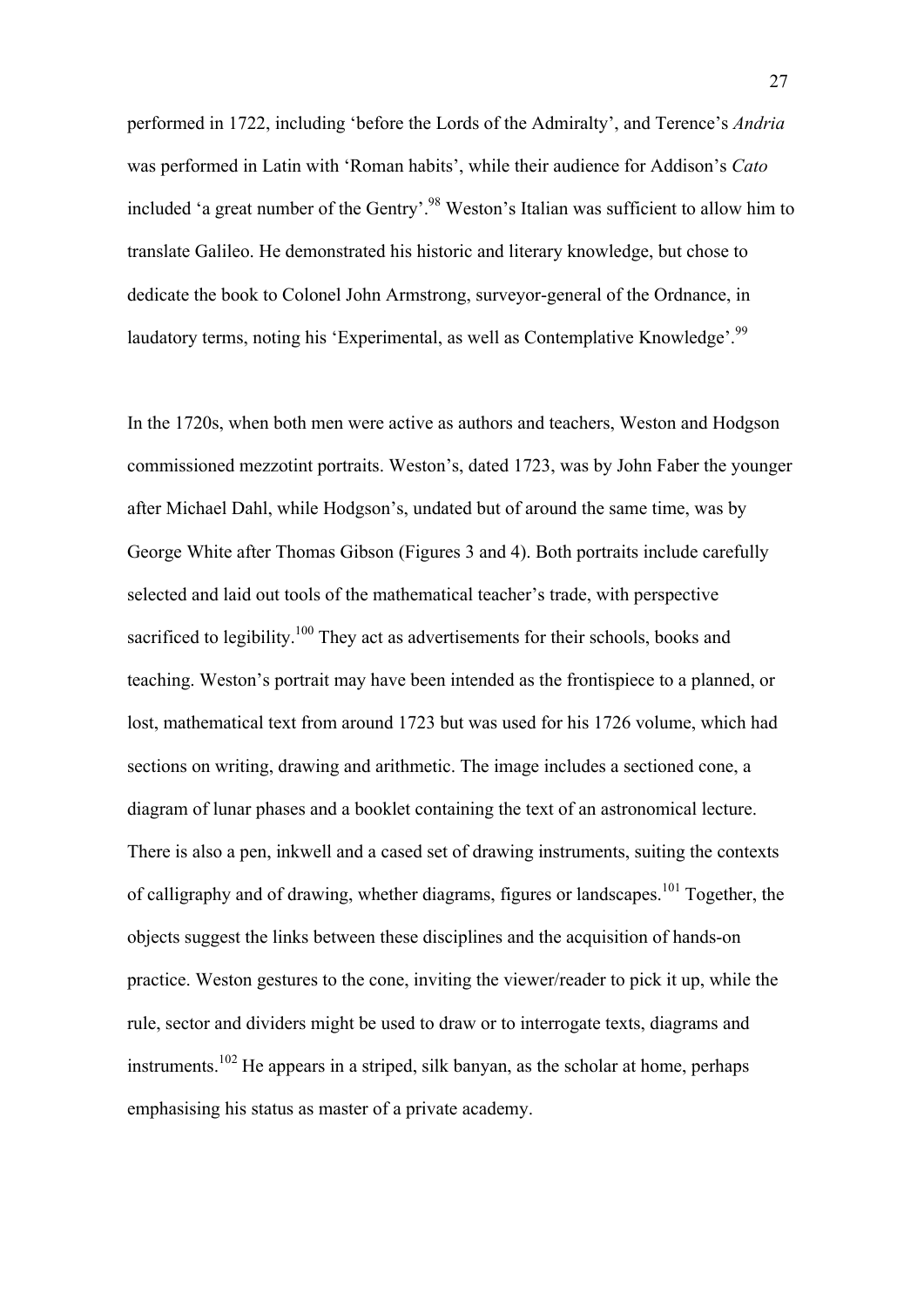[Figure 3: Mezzotint of Thomas Weston by John Faber the younger after Michael Dahl, 1723. Wellcome Collection V0006255, CC BY.]

[Figure 4: Mezzotint of James Hodgson by George White, after Thomas Gibson, c. 1720. Wellcome Collection V0002805, CC BY.]

Hodgson, in his more public role, wears a velvet justaucorps with classically inspired drapery over his shoulder. Both men had worked to improve their Latin after having mastered astronomy and mathematics, and Hodgson emphasised his learning with an inscription in Latin that records his position, emphasised as a royal appointment, and his fellowship of the Royal Society.<sup>103</sup> The portrait does not appear to have been used as a frontispiece but, once again, the attributes of his trade are prominent: a page of diagrams relating to astronomical problems in his *System of the Mathematics*, the volumes of which are also on the table, an armillary sphere and cross-staff.<sup>104</sup> The link between mathematics, astronomy and navigation is insisted on, along with the need for both text and instrument, theory and practice. Their intimate relationship is implied by Hodgson's hands, which relate a specific point of the two-dimensional diagram to that on the threedimensional instrument. Once again, the viewer is given an encouraging look, as the pedagogue checks that the connection has been made.

Although it is difficult to trace the influence of these men's works, we know that RMS boys used Hodgson's book to produce navigation cyphers. <sup>105</sup> Several of the examined copies of these texts bear signatures of owners and contain notes and marginalia. It is, therefore, possible to trace a line from Flamsteed and his assistants to the more persistent attempts to introduce astronomical and mechanical training to mariners and the military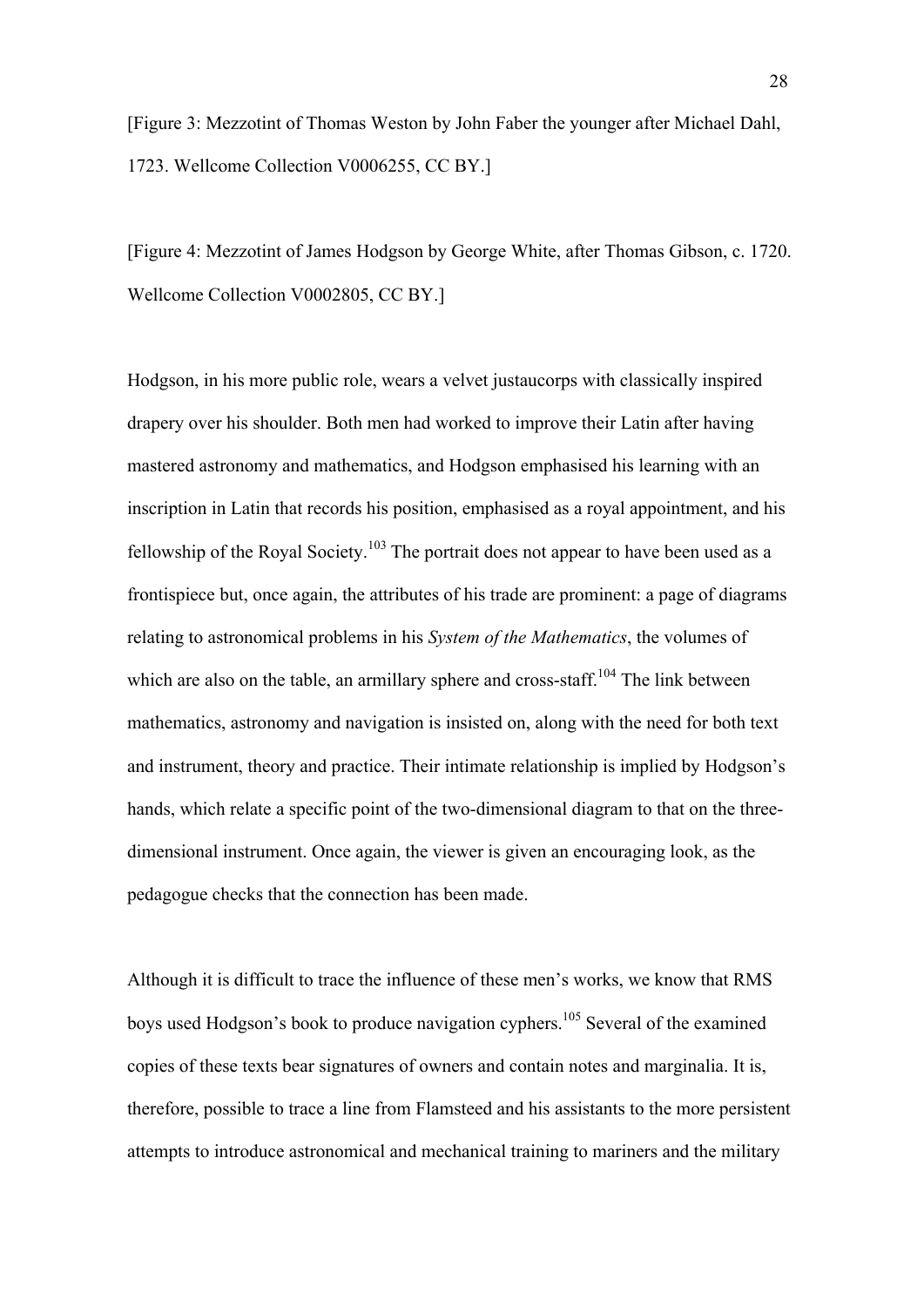in the later eighteenth and early nineteenth centuries, not least because Astronomers Royal continued to advise and examine for institutions such as Trinity House and, later, the Woolwich Academy. While Maskelyne and the Board of Longitude found resistance to schemes for training and examining ships' Masters in the 1770s, Observatory assistants and computers like Charles Green, William Wales and William Bayly successfully taught new techniques, including use of the *Nautical Almanac*, to officers of the ships on which they were placed as Board of Longitude- or Royal Society-appointed observers.<sup>106</sup> On their return, Wales and Bayly became mathematical masters, the former at the RMS (1775-98) and the latter at the Naval Academy at Portsmouth (1785-1807). Their practical experience and theoretical knowledge ensured that the tradition linking the Observatory's activities and publications to the education of naval officers was maintained and promoted into the nineteenth century.

#### **Conclusion**

This article has traced some of the ways in which the Royal Observatory in Greenwich transformed, over time, from what might have been a unique habitation for a king's astronomer into a long lasting and, ultimately, widely known institution. While its location close to London was inevitable given the various interests that led to its foundation, it was also its relationships with key networks and institutions that gave it form and on-going existence. A number of these institutions had formal relationships with the Observatory, whether through provision of funds, oversight or legislated business. In other cases the relationships were informal and contingent but nevertheless shaped the Observatory and its outputs, as these found support, markets or interested users and collaborators. While the small establishment and ruptures caused by changes of Astronomer Royal may have acted against a sense of continuity of knowledge and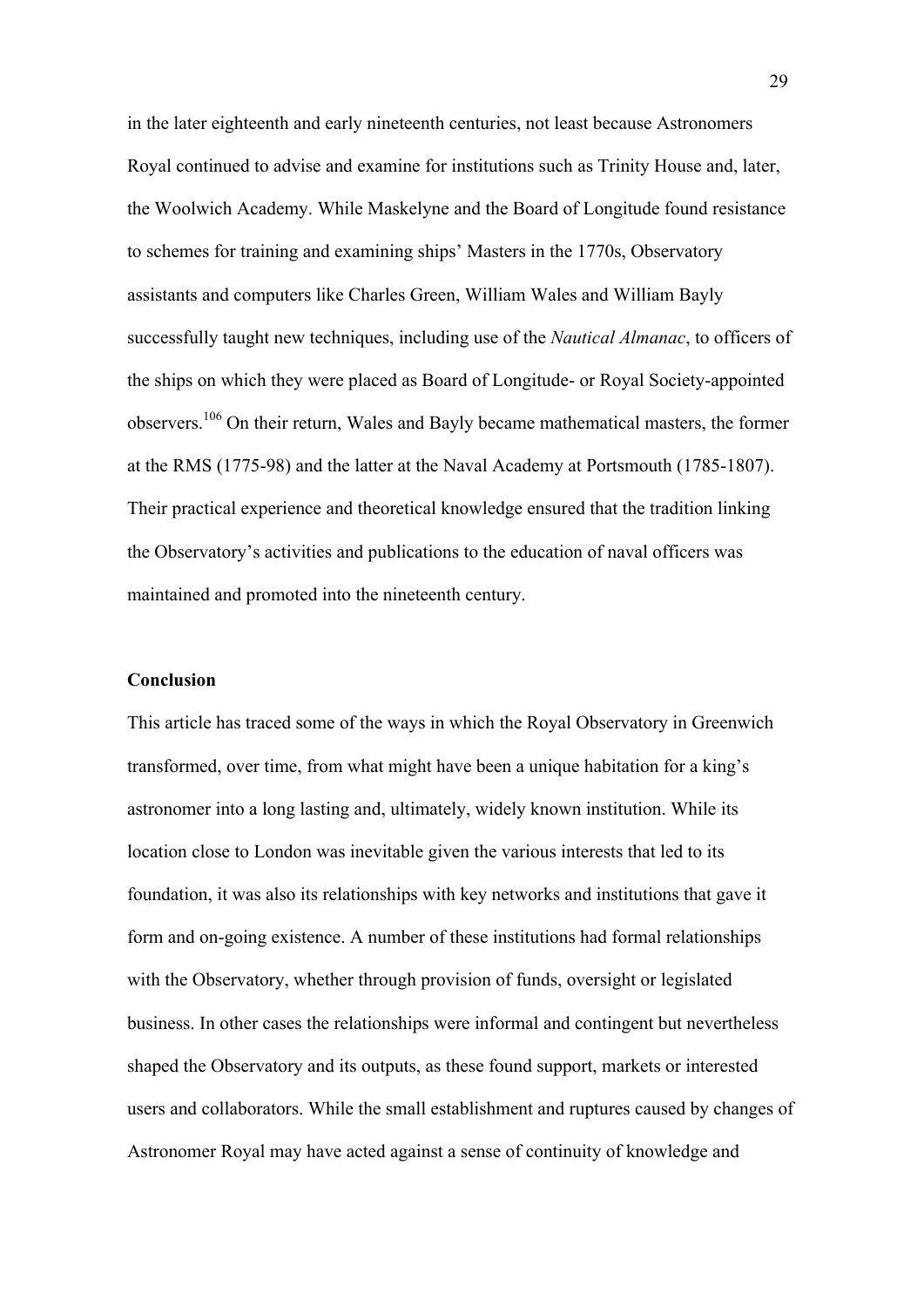purpose, these extended networks – including assistants, pupils, instrument makers and collaborators – acted to ensure some retention and sharing of knowledge and practice.

A particular focus here has been the importance of mathematical teaching, both within the Observatory and as an extension of this regime (or aspects of it) into the context of London's practical mathematical community and schools. Hodgson and Weston were conscious of their connection and debt to Flamsteed and the Royal Observatory and were shaped by it in developing their own priorities in pedagogy. Their books, advertisements, equipment and portraits suggest that they sought to represent their approach as rationally planned, theoretically informed and practically applied. This, it was hoped, would produce the kind of mariner who could put the Observatory's output to use and contribute to the improvement of navigation. While it took more than a century for even elite voyages to fulfil this hope, the ground was surely prepared by the not-insignificant number of pupils taught by Flamsteed, Hodgson, Weston and their successors. This overview has, necessarily, treated other equally significant parts of this extended network only in passing, or not at all. Further research should be done, on the relationships between the Observatory staff and other London-based mathematical practitioners, instrument makers, printers, publishers, artists and individuals based within government and military departments such as the Ordnance, Navy and Excise. The aim of this article has been to highlight the range and depth of such connections and the potential for their further exploration.

In the nineteenth century, the links between the Observatory, the Thames and London, and the nation's imperial and trade interests, seemed obvious. The Greenwich location, neighbouring the Greenwich Hospital School and, later, Royal Naval College, as well as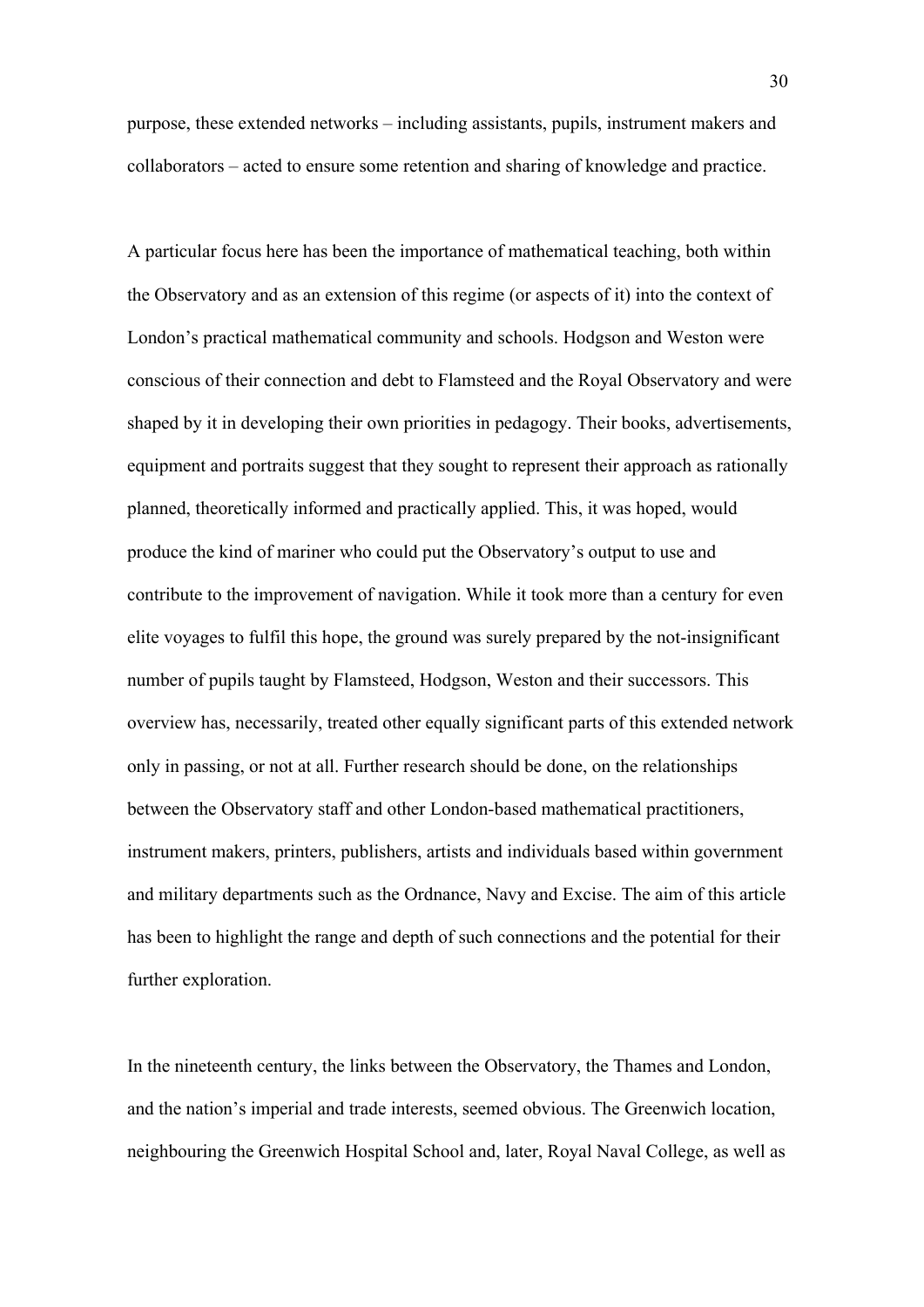the city and its docks and shipping, could not have been better chosen. From 1833 a time ball signalled to mariners, directly delivering astronomically determined time to the trained users of chronometers and sextants. In 1834 the Observatory could be presented as an essential element of national prosperity:

In a country like ours, the commercial relations of which are so extensive, and whose ships, conveying the lives and property of our countrymen to distant climes, are daily trusting for safety and guidance across the pathless waters, to the researches of the astronomer, the maintenance of such an establishment is of the highest importance.<sup>107</sup>

While elements of this vision existed in the founding warrants, the Observatory might have been placed elsewhere – far from London or to its west or, institutionally, within the court or Royal Society alone – and have been understood and have developed quite differently.

Rebekah Higgitt

 

**Acknowledgements**: I would like to thank Charlotte Sleigh, Jim Bennett, Noah Moxham and Jasmine Kilburn-Toppin for their advice and suggestions. These, together with the comments of the referees, have been helpful in revising and improving this article.

<sup>1</sup> The standard history remains Eric G. Forbes, A.J. Meadows and Derek Howse, *Greenwich Observatory: The Story of Britain's Oldest Scientific Institution, the Royal Observatory at Greenwich and Herstmonceux, 1675-1975*, 3 vols, London: Taylor & Francis, 1975, but see also Graham Dolan, *The Royal Observatory Greenwich*, 2014- 18, http://www.royalobservatorygreenwich.org/articles.php, accessed 10 August 2018. <sup>2</sup> Christopher Wren, the king's surveyor of works, 3 December 1681, quoted in Frances Willmoth, 'Introduction: The King's "astronomical observator" in Frances Willmoth,

School of History, Rutherford College, University of Kent, Canterbury, CT2 7NX, UK. r.higgitt@kent.ac.uk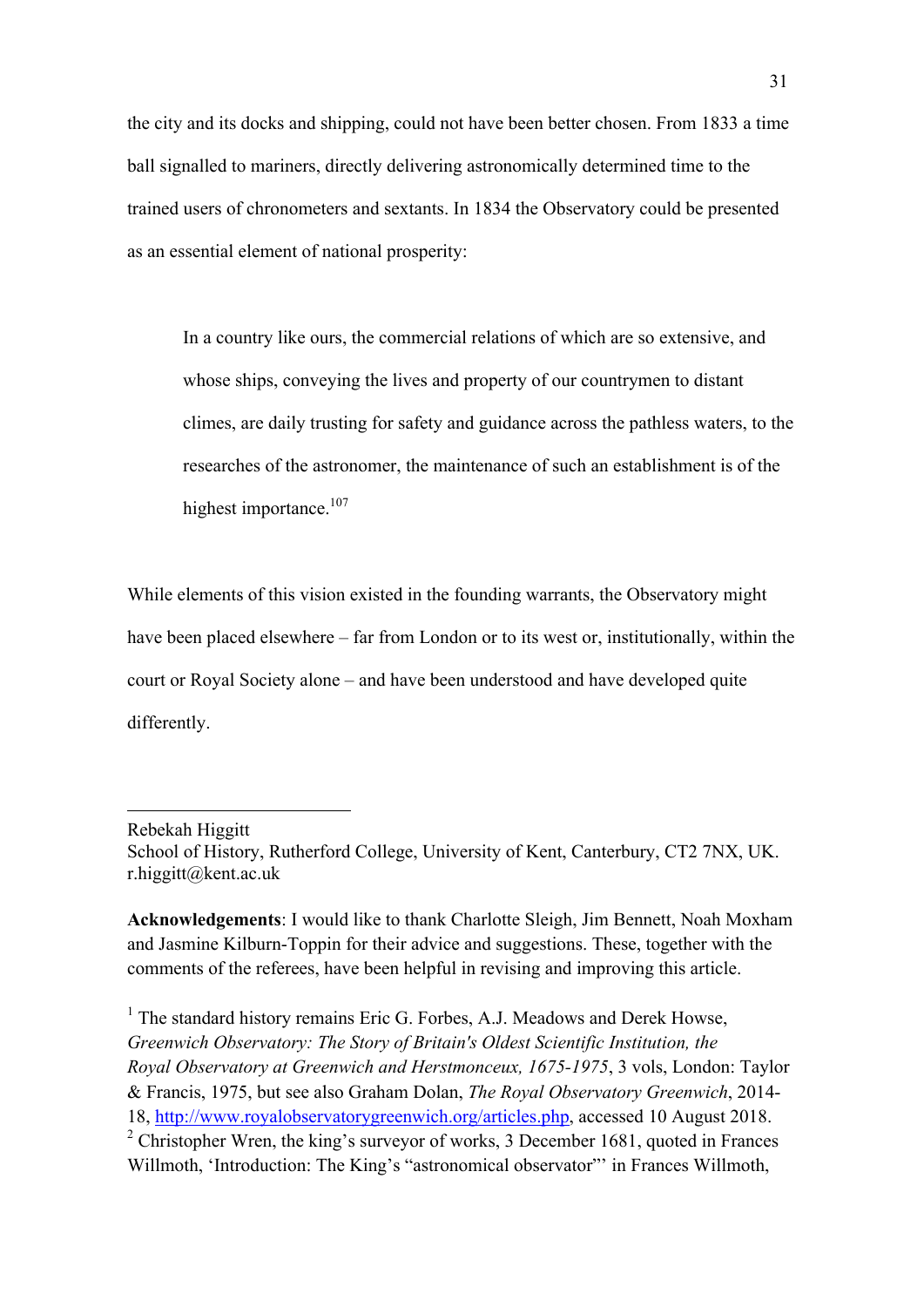ed., *Flamsteed's Stars: New Perspectives on the Life and Work of the First Astronomer Royal, 1646-1719*, Woodbridge: Boydell Press, 1997, pp. 1-16, p. 4 (subsequently *Flamsteed's Stars*).

<u> 1989 - Andrea Station Barbara, actor a component de la componentación de la componentación de la componentaci</u>

<sup>3</sup> 16 March 1668/9, The Diary of Samuel Pepys

https://www.pepysdiary.com/diary/1669/03/16/. Another version is Hendrick Danckerts, 'View of Greenwich and the Queen's House from the south-east', c. 1670, National Maritime Museum, BHC1818

http://collections.rmg.co.uk/collections/objects/13298.html, accessed 10 August 2018.

<sup>4</sup> See *Flamsteed's Stars*, especially Jim Bennett, 'Flamsteed's career in astronomy:

nobility, morality and public utility', pp. 17-30 and Rob Iliffe, 'Mathematical characters: Flamsteed and Christ's Hospital Mathematical School', pp. 115-144.

<sup>5</sup> Mordechai Feingold, 'Astronomy and strife: John Flamsteed and the Royal Society', in *Flamsteed's Stars*, pp. 31-48, p. 37-38.

<sup>6</sup> Copies of the warrants from The National Archives have been transcribed at Dolan, op. cit. (1), http://www.royalobservatorygreenwich.org/articles.php?article=977 and http://www.royalobservatorygreenwich.org/articles.php?article=976, accessed 8 August 2018.

 $7$  Flamsteed enquired whether one was needed on Queen Anne's accession: Flamsteed to James Craggs, chief clerk to the master of the Ordnance, 23 December 1703, Letter 923, Eric G. Forbes, Lesley Murdin and Frances Willmoth, eds, *The Correspondence of John Flamsteed the First Astronomer Royal*, 3 vols, Bristol: Institute of Physics Publishing, 1995-2002, vol 3, p. 49 (subsequently *Correspondence*). The Board of Visitors' warrants were renewed on the accession of a new monarch from at least 1765.

<sup>8</sup> On the various roles that Flamsteed could inhabit, see Bennett, op. cit. (4) and Frances Willmoth, 'Models for the practice of astronomy: Flamsteed, Horrocks and Tycho' in *Flamsteed's Stars*, pp. 49-75.

<sup>9</sup> Frances Willmoth, 'Mathematical sciences and military technology: the Ordnance Office in the reign of Charles II', in J.V. Field and Frank A.J.L. James, eds, *Renaissance and Revolution: Humanists, Scholars, Craftsmen and Natural Philosopher in Early Modern Europe*, Cambridge: Cambridge University Press, 1993, pp. 117-131, p. 117.

<sup>10</sup> Derek Howse, *Greenwich Time and the Longitude*, London: Philip Wilson, 1997, pp. 35-45. On Moore, see Frances Willmoth, *Sir Jonas Moore: Practical Mathematics and Restoration Science*, Woodbridge: Boydell Press, 1993.

 $11$  Robert Hooke's Diary, p. 151, quoted in Willmoth, op. cit. (9), p. 180.

<sup>12</sup> On Moore's patronage, see Philip Beeley's article in this special issue.

<sup>13</sup> See *Flamsteed's Stars* and Adrian Johns, *The Nature of the Book: Print and Knowledge in the Making*, Chicago and London: University of Chicago Press, 1998, pp. 543-611.

<sup>14</sup> The living was worth £150 p.a., although part of this paid for a curate. See Ian G. Stewart, '"Professor" John Flamsteed', in *Flamsteed's Stars*, pp. 145-166, p. 153.

<sup>15</sup> On the ups and downs of Flamsteed's relationship with the Society, see Feingold, op. cit. (5).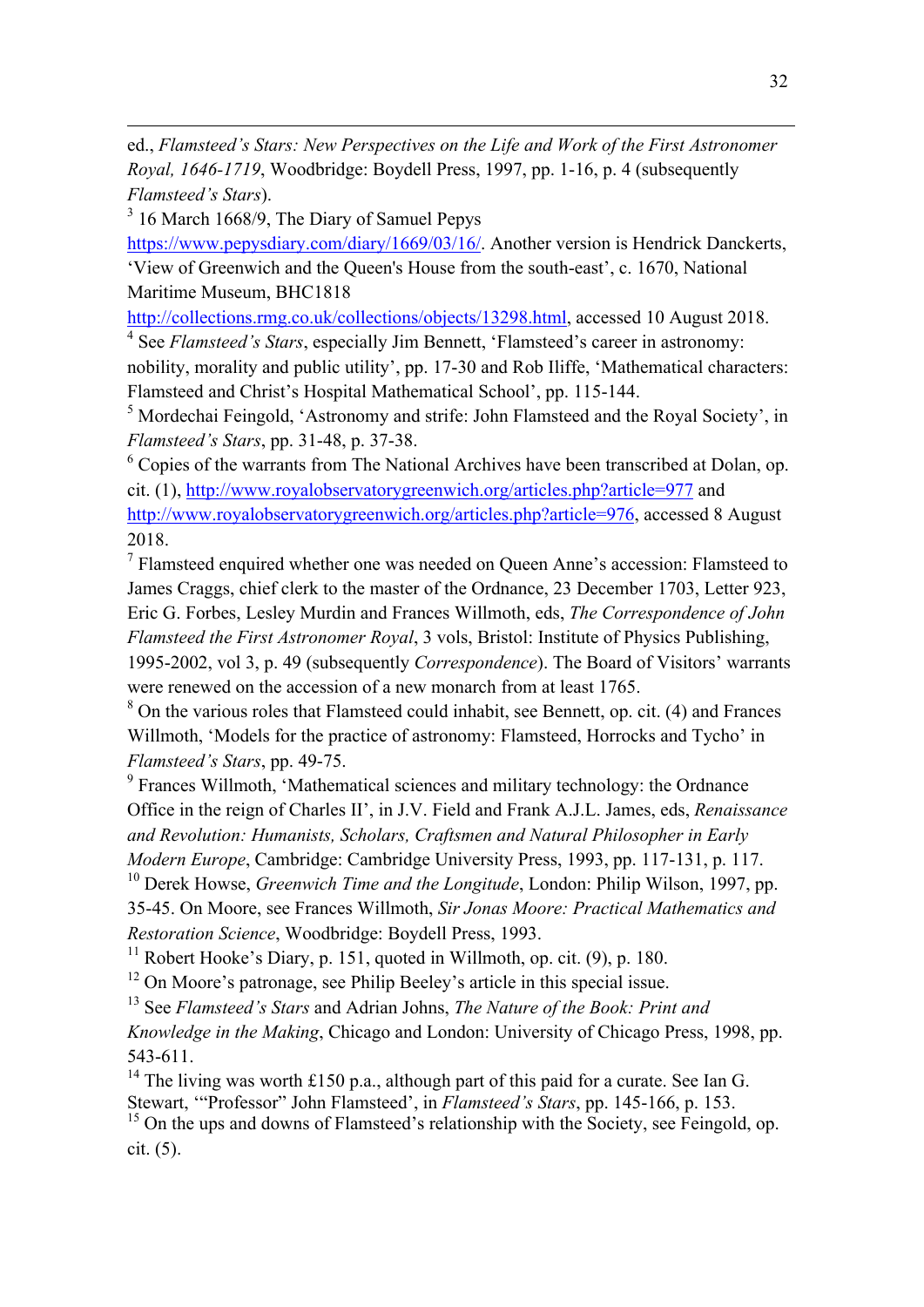<u> 1989 - Andrea Station Barbara, actor a component de la componentación de la componentación de la componentaci</u>

<sup>18</sup> Thomas Chicheley, master general of the Ordnance, 28 January 1675/6, *Correspondence*, vol. 1, p. 909.

<sup>19</sup> Flamsteed, 'The State of the Observatory', 1700, published in Francis Baily, *An Account of the Revd John Flamsteed, the First Astronomer Royal*, London: printed by William Clowes and Sons by order of the Lords Commissioners of the Admiralty, 1835, p. 190.

 $20$  Copy of the royal appointment of Edmond Halley, 9 February 1720/21, Royal Greenwich Observatory Archives, Cambridge University Library, RGO 4/302/5 (subsequently RGO).

<sup>21</sup> Richard Dunn and Rebekah Higgitt, *Finding Longitude: How Ships, Clocks and Stars Helped Solve the Longitude Problem*, Glasgow: Collins, 2014; Derek Howse, *Nevil Maskelyne: The Seaman's Astronomer*, Cambridge: Cambridge University Press, 1989; Rebekah Higgitt, ed., *Maskelyne: Astronomer Royal*, London: Hale Books, 2014.

<sup>22</sup> Copies of the appointments of the Astronomers Royal, RGO  $4/203/1-8$ ; 'Pay of the Astronomers Royal & Directors', in Dolan, op. cit. (1),

http://www.royalobservatorygreenwich.org/articles.php?article=940, accessed 8 August 2018.

<sup>23</sup> 'Regulations for the execution of the office of Astronomer Royal', RGO 4/301; Howse, op. cit. (21), pp. 44, 55-56, 60.

 $^{24}$  Howse, op. cit. (21), pp. 106-108, 121-122, 180-82.

 $25$  See Rebekah Higgitt, 'Managing, communicating and judging longitude after Harrison, 1774-c.1800', in Alexi Baker et al., *The Board of Longitude, 1714-1828* (Palgrave, forthcoming).

 $^{26}$  See the collection in RGO 4/301-108.

<sup>27</sup> John Gascoigne, 'The Royal Society and the emergence of science as an instrument of state policy', *BJHS* (1999) 32, pp. 171-184.

<sup>28</sup> Crosthwait to Sharp, 1 June 1721 and 8 August 1728, Baily, op. cit. (19), pp. 314, 362.  $29$  Alan Cook, 'Edmond Halley and John Flamsteed at the Royal Observatory', in

*Flamsteed's Stars*, pp. 167-187, quote at p. 187; idem, *Edmond Halley: Charting the Heavens and the Seas*, Oxford: Clarendon Press, 1998, pp. 377-395

 $30$  Dolan, op. cit. (1) http://www.royalobservatorygreenwich.org/articles.php?article=999, accessed 21 August 2019.

 $31$  Crosthwait to Sharp, 10 February 1723/4, Baily, op. cit. (19), p. 356; Anita McConnell, 'Pound, James (1669–1724)', *Oxford Dictionary of National Biography* (2004), http://www.oxforddnb.com/view/article/22637, accessed 21 August 2018.

<sup>32</sup> James Bradley, *Miscellaneous Works and Correspondence*, ed. by S.P. Rigaud, Oxford: Oxford University Press, 1832, p. lii.

<sup>&</sup>lt;sup>16</sup> A copy of this warrant is in Newton's papers at Cambridge University Library, MS Add.4006: https://cudl.lib.cam.ac.uk/view/MS-ADD-04006/59, accessed 8 August 2018. See P.S. Laurie, 'The Board of Visitors of the Royal Observatory - I: 1710-1830', *Quarterly Journal of the Royal Astronomical Society* (1966), 7, pp. 169-185.  $17$  Laurie, op. cit. (16), pp. 173-4.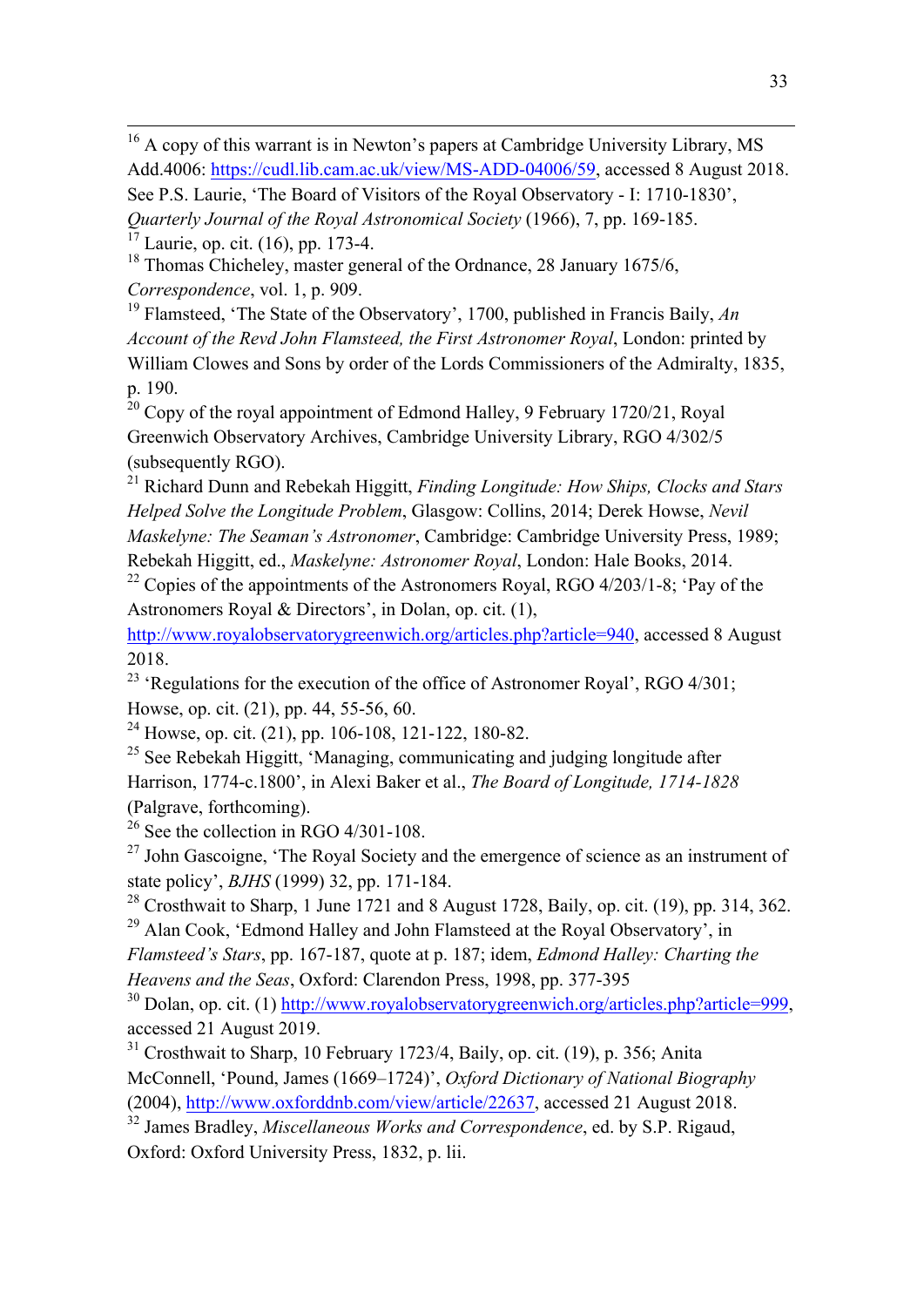<sup>33</sup> Dunn and Higgitt, op. cit. (21), Chapters 3-4; Rebekah Higgitt, 'Equipping expeditionary astronomers: Nevil Maskelyne and the development of "precision exploration"' in Fraser MacDonald and C.W.J. Withers, eds, *Geography, Technology and Instruments of Exploration*, Farnham: Ashgate, 2015, pp. 15-36, pp. 19-23.  $34$  Higgitt, op. cit. (33) pp. 24-32.

<u> 1989 - Andrea Station Barbara, actor a component de la componentación de la componentación de la componentaci</u>

<sup>35</sup> Derek Howse, *Greenwich Observatory, Vol. 3: The Buildings and Instruments*, London: Taylor & Francis, 1975, pp. 75-76, 17, 110, 19. See also Willmoth, op. cit. (10), pp. 186-190.

<sup>36</sup> J.A. Bennett, 'The English quadrant in Europe: instruments and the growth of consensus in practical astronomy', *Journal for the History of Astronomy* (1992), 23, pp. 1-14.

 $37$  The Observatory appeared on a trade card used by Bleuler, 1791-1822, and John Field, 1791-93 (Science Museum Inv: 1934-122/7 and 1951-685/32). Both had been apprentices of Edward Nairne, a frequent supplier of instruments to such expeditions.

<sup>38</sup> Unless otherwise indicated, the following information is from 'Assistant grades', in Dolan, op. cit. (1) http://www.royalobservatorygreenwich.org/articles.php?article=999, accessed 9 August 2018, and linked biographies.

 $39$  Flamsteed to Sharp, 24 March 1708/9, Baily, op. cit. (19), p. 270.

<sup>40</sup> Frances Willmoth, 'Sharp, Abraham (bap. 1653, d. 1742)', in *Oxford Dictionary of National Biography,* Oxford: Oxford University Press, 2011,

http://www.oxforddnb.com/view/article/25206, accessed 9 August 2018; idem, '"The ingenious and unwearied Mr Abraham Sharp": a transitional figure in the making of precision instruments', in Liba Taub and Frances Willmoth (eds.), *The Whipple Museum of the History of Science: Instruments and Interpretations, to Celebrate the Sixtieth Anniversary of R.S. Whipple's Gift to the University of Cambridge*, Cambridge: Cambridge University Press, 2006, pp. 427-466; 'A list of my pupils Names & Employments...', RGO 1/15, f. 165 v-166v.

<sup>41</sup> On Hodgson see Larry Stewart, 'Other centres of calculation, or, where the Royal Society didn't count: commerce, coffee-houses and natural philosophy in early modern London', *BJHS* (1999) 32, pp. 133–153 and idem, *The Rise of Public Science: Rhetoric, Technology and Natural Philosophy in Newtonian Britain, 1660-1750*, Cambridge: Cambridge University Press, 1992, pp. 111-116.

<sup>42</sup> Mary Croarken, 'Astronomical labourers: Maskelyne's assistants at the Royal Observatory, Greenwich, 1765- 1811, *Notes and Records of the Royal Society of London* (2003) 57, pp. 285-298; Higgitt, op. cit. (33), pp. 15-36.

 $43$  Iliffe, op. cit. (4); Stewart, op. cit. (14).

 $^{44}$  RGO 1/15, f. 165y-166y.

<sup>45</sup> Ibid and on Bridges, *Historical Register* (April 1737) 22, p. 256.

<sup>46</sup> *Correspondence*, vol. 2, p. 852; draft petition to Queen Anne, 29 Deember 1710, *ibid*, vol. 3, p. 576.

 $47$  On Flamsteed and the RMS, see Iliffe, op. cit. (4).

<sup>48</sup> James Thornhill, *An Explanation of the Painting in the Royal Hospital at Greenwich*, [London, 1726], p. 10 (facsimile, Old Royal Naval College, 2017).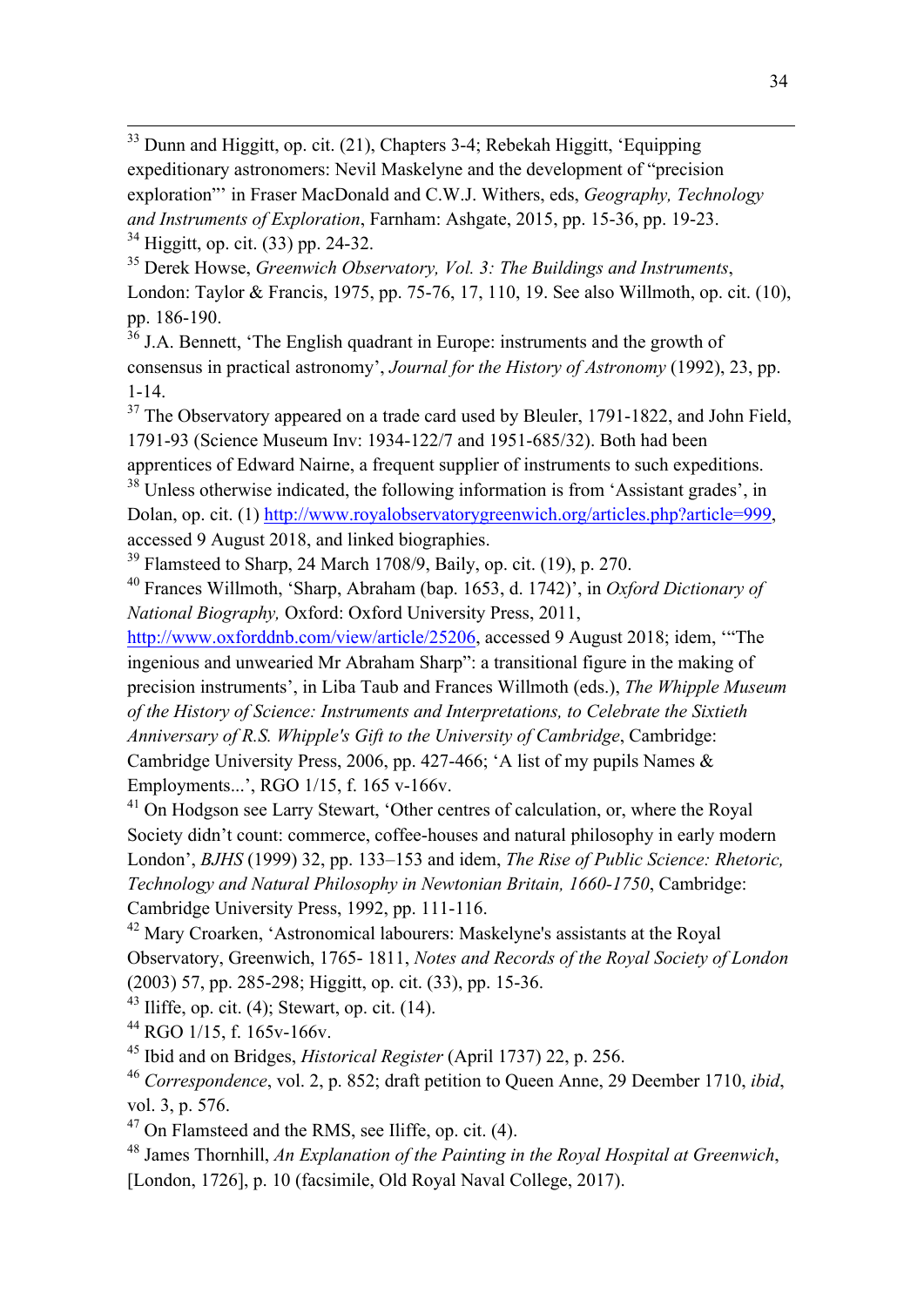<sup>49</sup> Kim Sloan, 'The teaching of non-professional artists in eighteenth-century England', unpublished PhD thesis, University of London, 1986, p. 75; idem, 'Thomas Weston and the Academy at Greenwich', *Transactions of the Greenwich and Lewisham Antiquarian Society* (1984) 9, pp. 313–333; J.W. Kirby, 'Early Greenwich schools and schoolmasters', *Transactions of the Greenwich and Lewisham Antiquarian Society*

<u> 1989 - Andrea Station Barbara, actor a component de la componentación de la componentación de la componentaci</u>

(1929) 3, pp. 218-241. Weston's brother John later took over the Academy and as examiner.

<sup>50</sup> Flamsteed to Lord Aston, 20 February 1702/3, Letter 891, *Correspondence*, vol 2, p. 1002.

<sup>51</sup> Henry Stanyan to Flamsteed, 30 August/10 September 1706, Letter 1118,

*Correspondence*, vol. 3, p. 346.

 $52$  Rob Iliffe and Frances Willmoth, 'Astronomy and the domestic sphere: Margaret Flamsteed and Caroline Herschel as assistant-astronomers', in Lynette Hunter and Sarah Hutton (eds.), *Women, Science and Medicine 1500-1700*, Stroud: Sutton, 1997, pp. 235- 265.

<sup>53</sup> Stanyan to Flamsteed, 1/12 May 1706, Letter 1088, *Correspondence*, vol. 3, p. 309. <sup>54</sup> Flamsteed to Sharp, 12 July 1707 and 23 July 1708, Letters 1180 and 1209,

*Correspondence*, vol. 3, pp. 433, 478.

 $55$  Iliffe and Willmoth, op. cit.  $(52)$ , p. 253

<sup>56</sup> Johns, op. cit. (13), pp. 612-617; Iliffe and Willmoth, op. cit. (52), pp. 254-255; Cook, op. cit. (29), pp.178-183; Flamsteed's account and correspondence between Crosthwait and Sharp are in Baily, op. cit. (19).

<sup>57</sup> Frontispiece engraved by George Vertue, after Giovanni Battista Catenaro, in John Flamsteed, *Historiae coelestis libri duo...*, 2 vols, London: J. Mathews, 1712, vol. 1.

<sup>58</sup> Frontispiece engraved by George Vertue, after Thomas Gibson, in John Flamsteed *Historia Coelestis Britannica*, 3 vols, London: H. Meere, 1725, vol. 1; Allan Chapman, ed., *The Preface to John Flamsteed's Historia Coelestis Britannica, or, British Catalogue of the Heavens (1725)*, trans Alison Dione Johnson, London: National Maritime Museum, 1982.

 $59$  Crosthwait told Sharp in a letter of 6 May 1720, 'we can depend upon very little from Mr. Hodgson', Baily, op. cit. (19), p. 335

<sup>60</sup> Warrant, 15 February 1724, British Library, Evelyn Papers, Add MS 78683, f. 172. I am grateful to Elizabeth Yale for this reference. Margaret Flamsteed's not rewarding Crosthwaite has been attributed to the £1000 stock she inherited losing value, but this would have been regained after 1720: see Helen J, Paul, 'The "South Sea Bubble", 1720', European History Online (2015) http://www.ieg-ego.eu/paulh-2015-en, accessed 9 August 2018.

<sup>61</sup> Margaret Flamsteed's will, made 23 December 1728, proved 30 July 1730, *Correspondence*, vol. 3, pp. 940-942. On Tycho as a model, and the portraits, see Willmoth, op. cit. (8), pp. 62-75. The Oxford pair were lent to the Museum for the History of Science in 2001 (Flamsteed after Thomas Gibson, 1712, Inv: 49865; Tycho Brahe, anonymous, seventeenth century, Inv. 18236); the Royal Society pair were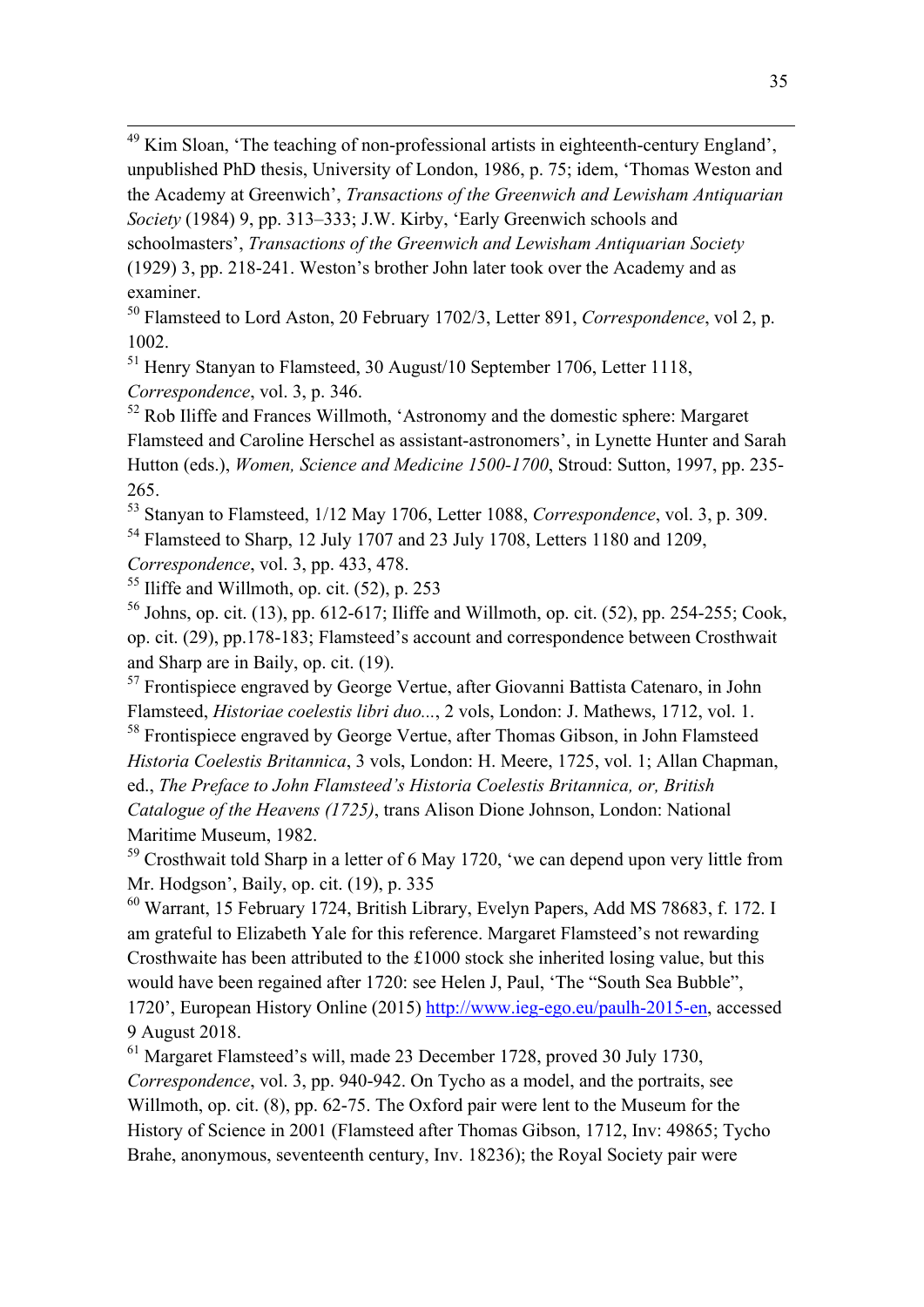presented in 1732 (Flamsteed by Thomas Murray, c. 1680; Tycho Brahe, unknown, c. 1620s).

<u> 1989 - Andrea Station Barbara, actor a component de la componentación de la componentación de la componentaci</u>

 $62$  Orders and instructions to Captain John Pelly, Thomas Liell and John Hodgson, Supercargoes of the Princes of Wales, bound for Banjarmassin and Canton, 12 October 1737, East India Company Letter Books, British Library, E/3/107, ff. 134v-39. His death on 14 November 1751, and a legacy of £200pa for his father, is recorded in *The London Magazine* (1751) 20, p. 525.

<sup>63</sup> Flamsteed to Abraham Sharp, 18 June 1719, Letter 1505, *Correspondence*, vol. 3, p. 914.

<sup>64</sup> Frances Willmoth, 'Hodgson, James (bap. 1678?, d. 1755)', *Oxford Dictionary of National Biography*, http://oxforddnb.com/view/article/13437, accessed 21 August 2018; Derek Howse, 'The Tompion clocks at Greenwich and the dead-beat escapement, with an Appendix by Beresford Hutchinson', *Antiquarian Horology* (1970) 12, pp. 18-34 and (1971) 3, pp. 114-133 ; Thomas Tompion, year-going clock, 1676, British Museum 1928,0607.1; Venetian object glass, R.S. 25, Science Museum Inv: 1932-460; Meeting of 23 November 1732, Journal Book, Royal Society, JBO/15, p. 185. Hodgson also gifted a number of books, for which he was excused his debts: Meeting 20 August 1730, Council Minutes, Royal Society, CMO/3/28.

<sup>65</sup> Museum of the History of Science, 'The Noble Dane: Images of Tycho Brahe', https://www.mhs.ox.ac.uk/tycho/catfm.htm?tycho, accessed 9 August 2018. The Bodleian in fact received a copy and the original remained with John Hodgson's heirs until given to the Royal Society by John Belchier: meeting of 7 May 1772, JBO/27, pp. 622-623. Belchier represented Elizabeth Tew, wife of John Hodgson's executor John Tew, when she sold Flamsteed's papers in 1771.

<sup>66</sup> Flamsteed to Abraham Sharp, 18 December 1703, Letter 92, *Correspondence*, vol 3, p. 48.

<sup>67</sup> Halley to [John Arbuthnot], 6 May 1711, Letter 1295, *Correspondence*, vol. 3, p. 602. <sup>68</sup> *Correspondence*, vol. 3, p. 673 (note); Laurie, op. cit. (16), p. 172.

 $^{69}$  Flamsteed to John Wallis, 24 June 1701, Baily, op. cit. (19), p. 197.

 $70$  Iliffe, op, cit. (4), p. 144.

<sup>71</sup> Flamsteed to Sharp, 21 October 1705, Letter 949, *Correspondence*, vol. 3, p. 91; Nerida F. Ellerton and M.A. Clements, *Samuel Pepys, Isaac Newton, James Hodgson, and the Beginnings of Secondary School Mathematics: A History of the Royal Mathematical School within Christ's Hospital, London 1673-1868*, Cham, Switzerland: Springer International Publishing, 2017, pp. 122-142.

<sup>72</sup> James Hodgson, *The Theory of Navigation Demonstrated: and Its Rudiments Clearly and Plainly Proved, from the First and most Simple Principles of the Mathematicks...*, London: printed for I. Dawkes, for Richard Mount and Company, 1706, p. 5. Flamsteed made similar comments to Pepys, 21 April 1697, regarding RMS teaching: Iliffe, op. cit. (4), pp. 140-143.

<sup>73</sup> Jonas Moore, *A New Systeme of the* Mathematicks, London: Printed by A. Godbid and J. Playford for Robert Scot, 1681, Vol. 2, Book 2, p. 3.

 $^{74}$  Hodgson, op. cit. (72), pp. 8, 307.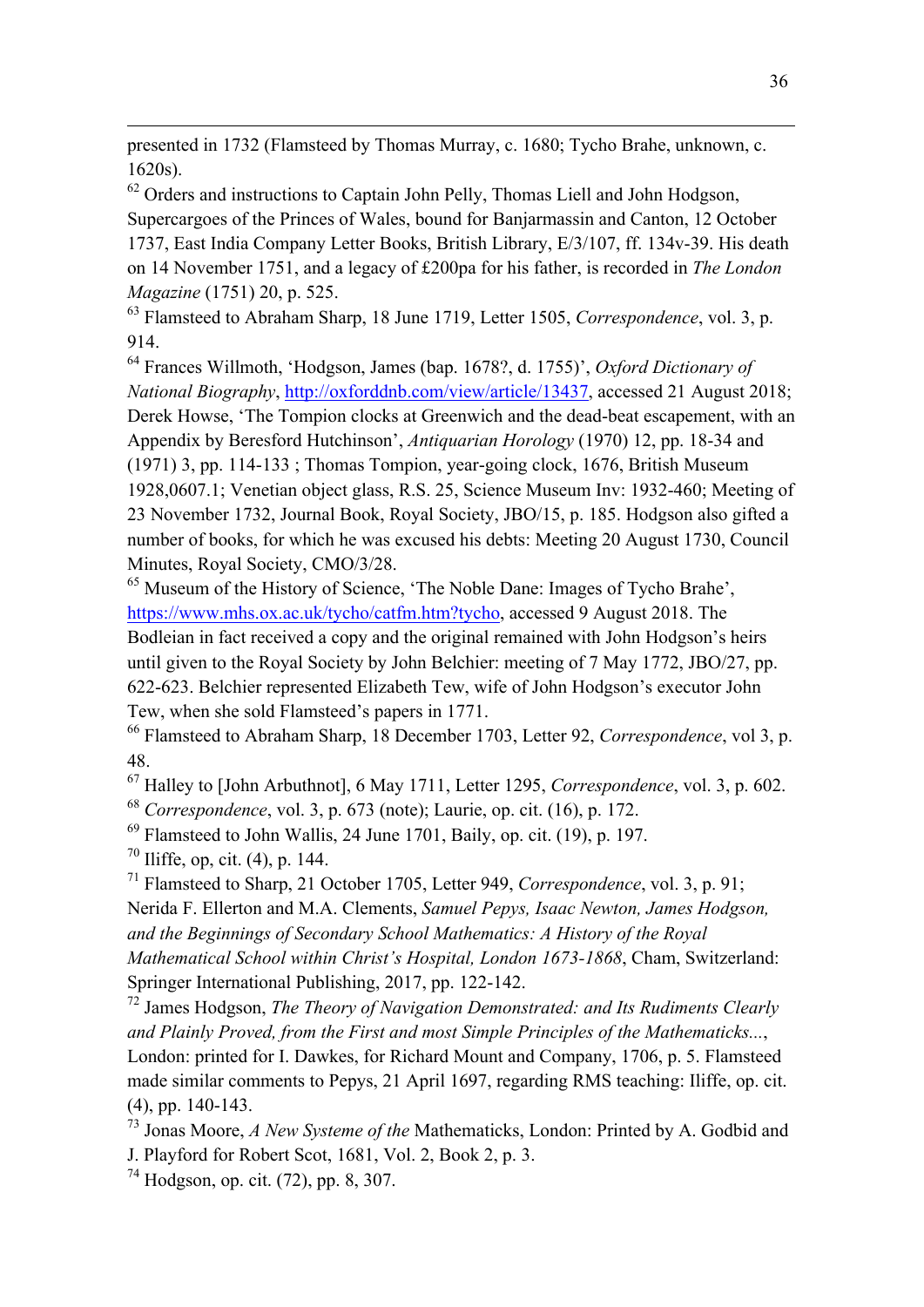<sup>75</sup> Dedication to George I, in James Hodgson, *A System of the Mathematics*, 2 vols, London, printed for Thomas Page, William and Fisher Mount, 1723.

<u> 1989 - Andrea Station Barbara, actor a component de la componentación de la componentación de la componentaci</u>

 $^{77}$  Hodgson, op. cit. (75), vol. 1, p. 373 and ff.

<sup>78</sup> Hodgson, op. cit. (75), vol. 1, p. 377. Flamsteed said similar to Pepys, 21 April 1697: see Iliffe, op. cit. (4), pp. 140-143. See also James Hodgson, *The Theory of Jupiter's Satellites, with the Construction and use of the Tables for Computing their Eclipses*, London: printed for the author and sold by W. and J. Mount and T. Page, 1749. This said the work was done 'At the request of my worthy kind Friend and Relation, the late Revered Mr *John Flamsteed*, His Majesty's Astronomer-Royal' and emphasised their interest in training 'a Set of skillful able Men' able to navigate and make useful observations.

 $^{79}$  Hodgson, op. cit. (75), vol. 1, p. 379.

<sup>80</sup> Hodgson, op. cit. (75), vol. 1, p. 380.

<sup>81</sup> Hodgson, op. cit. (75), vol. 1, pp. 382-383.

 $82$  Hodgson, op. cit. (75), vol. 1, p. 385.

<sup>83</sup> John Witty, *A Treatise of the Sphere; Shewing How it is deriv'd from the Theory which justly Asserts the Motion of the Earth*, London, printed by J. Leake for John Wyat, 1714, Chapter IV, Section II. Hodgson also revised and published the second edition of 1734.

 $84$  Iliffe and Willmoth, op. cit. (52), pp. 251-252; 'John Witty' in Dolan op. cit. (1), http://www.royalobservatorygreenwich.org/articles.php?article=1152, accessed 10 August 2018.

<sup>85</sup> Hodgson, op. cit. (75), vol 1, pp. 81-82. See *Correspondence*, vol. 3, pp. 195, 910, 914, 925. Hodgson told Flamsteed he was including the method in a second edition of his *Theory of Navigation* (c. 1720), of which there are no surviving copies.

<sup>86</sup> Hodgson, op. cit. (75), vol 2, pp. x, 512, 513, 515.

 $87$  Hodgson, op. cit. (75), vol. 2, p. 430.

<sup>88</sup> Iliffe, op. cit. (4); Margaret Schotte, 'Hands-on theory at the Royal Mathematical School - Deptford, 1683', paper at Das Meer conference, Wolfenbüttel, 5-7 October 2017; idem, *Sailing School: Navigating Science and Skill* (forthcoming, Johns Hopkins University Press, 2019).

<sup>89</sup> Clifford Jones, *The Sea and the Sky: The History of the Royal Mathematical School of Christ's Hospital*, Horsham: Clifford Jones, 2015, pp. 97-98; Schotte, op, cit. (81).  $90$  Ellerton and Clements, op. cit. (71), p. 125.

 $91$  Baily, op. cit. (18), pp. 64, 65.

 $\frac{92}{92}$  Royal Hospital minutes, 4 November 1715, quoted in in Sloane (1984), op. cit. (49), p. 318.

<sup>93</sup> Kirby, op. cit. (49), p. 232.

<sup>94</sup> Thomas Weston, *A Copy-Book Written for the Use of the Young-Gentlemen at the Academy in Greenwich* [London], 1726; idem, *Drawing-Book compos'd for the use of the young gentlemen at the Academy in Greenwich* [London, 1726]; idem, *Veteris arithmeticae elementa: sive De symbolicis et practicis partibus arithmeticae, ab antiquis hebraesis, graecis et romanis usurpatae ... tractatus: in usum studiosae juventutis in* 

<sup>76</sup> Hodgson, op. cit. (75), vol. 1, pp. v, 208.